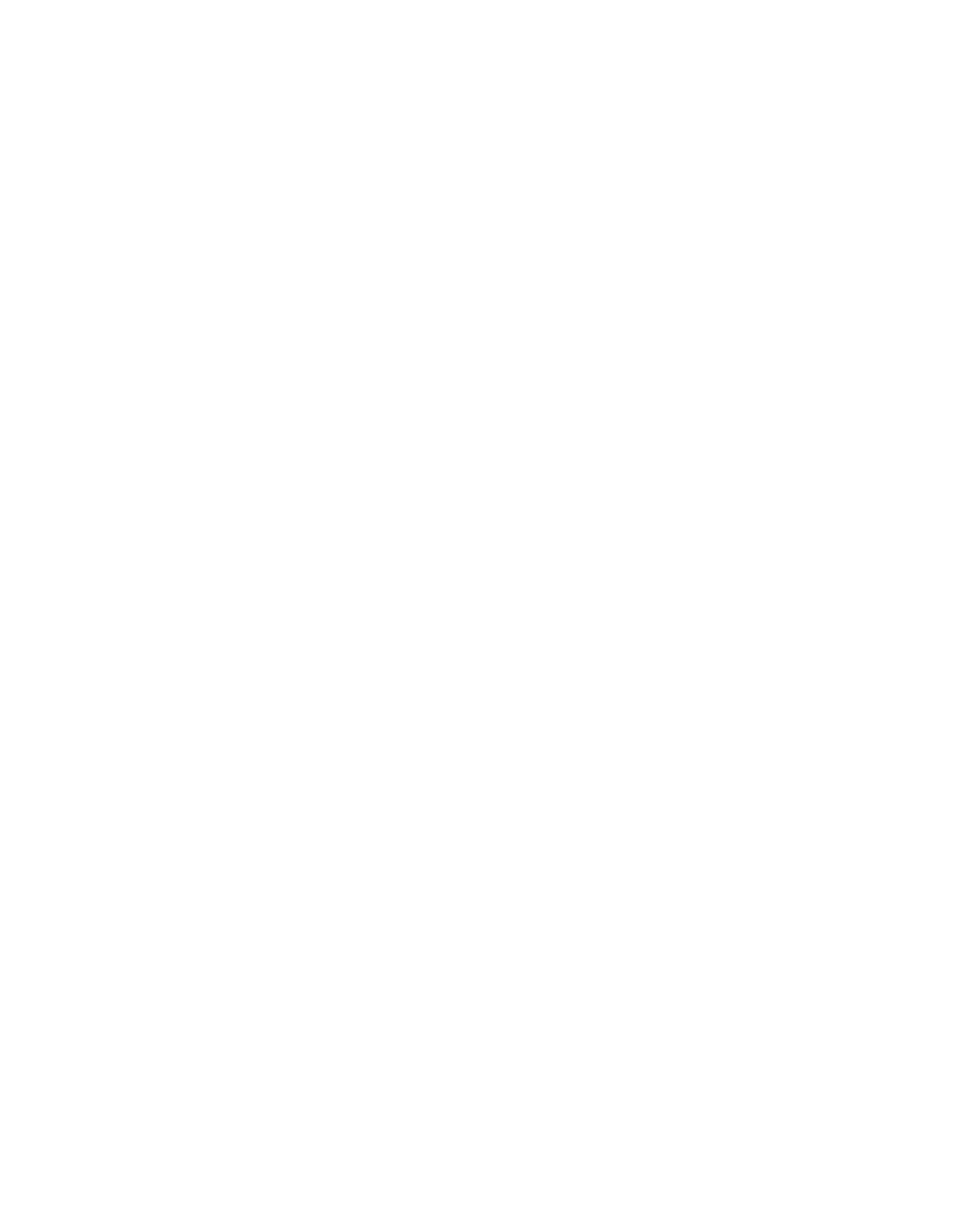# **INCORPORATING INTERNATIONAL ENVIRONMENTAL LEGISLATION INTO POWER PROJECT DEVELOPMENT**

*Dr. Herbert W. Cooper President, Dynalytics Corp.*

# **I ECONOMICS, ENERGY AND THE ENVIRONMENT**

Tremendous disparities exist between the technologically and scientifically advanced countries of the world, the "Countries in Transition," and the truly underdeveloped countries. Most of the latter are not able to offer adequate modern services, such as dependable electric power, due to their inadequate infrastructures. This, in turn, restrains their economic growth.

As countries compete for markets, many of their governments find they do not have the monetary resources to finance major infrastructure improvements. They frequently then privatize government monopolies such as those for gas and electric utilities, and welcome independent power producers. This has catapulted the power development sector into playing a major role in the globalization process of narrowing the gap between the energy-rich and energy-poor countries. Privatization of electric power is occurring in many countries.

The challenge for every country is to promote economic growth that is "sustainable." Although vast amounts have been written about "sustainable growth," it is not precisely clear what is being sustained. The phrase generally means

*"meeting the needs of the present generation without jeopardizing the ability of future generations to meet their needs."*

This means the economic growth that can occur without drawing down natural capital such as forests, animal and marine life, or excessively polluting the immediate region, the country or indeed the rest of the world. The key elements of sustainability are economic, environmental and social, including property rights (11). Environmental issues vary depending on the type of project. Financial institutions as well as national governments realize the importance of implementing policies that protect health and preserve natural resources such as forests, rivers and lakes. Donor agencies and international financial institutions are increasingly focusing on policies that will lead to sustainable development.

Quantifying the tradeoffs between energy policy and environmental objectives is important, but very difficult. Increased economic activity requires additional energy. Energy resources are important not only for economic prosperity, but also for a desirable quality of life. There is a synergy between economic growth and environmental quality. Some environmental problems decline as incomes rise; some problems initially worsen, but then improve as the economy improves (12). Without consideration for the environment, long-term development will be undermined. But, conversely, without accelerated economic growth in developing nations, funds for environmental protection and remediation will not be available; environmental policies will then fail.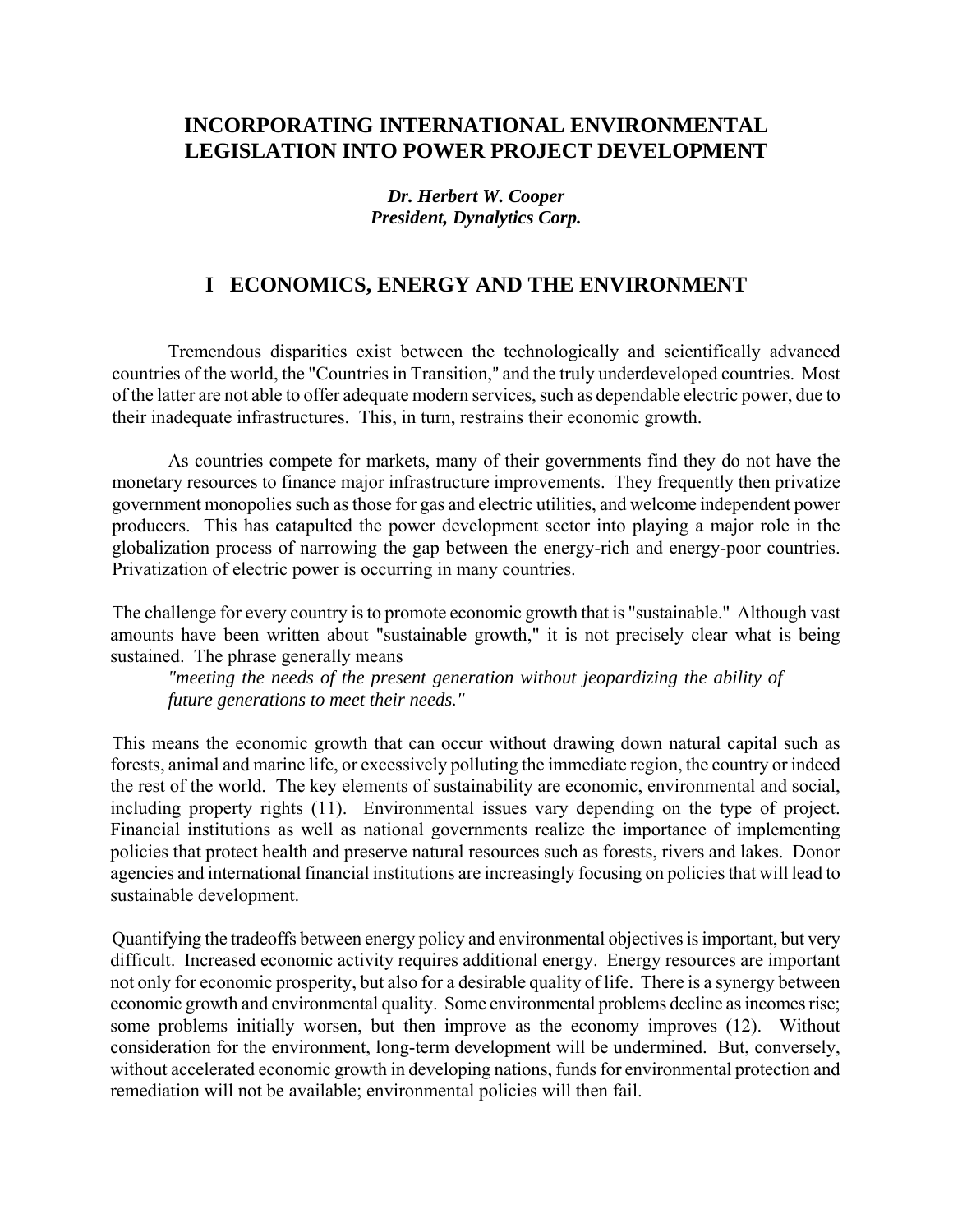A growing awareness of the potentially detrimental health and environmental effects of power plant emissions has lead to increased environmental regulation and enforcement throughout the world. Increasingly, electric system planners face the problem of meeting the growing demand for more power in both an economically viable and environmentally acceptable manner. Fortunately, properly planned electric system development need not cause extensive or irreversible environmental damage; environmental protection can be achieved without thwarting economic development.

A thermal power plant can be a significant source of harmful emissions, depending on its capacity, its mix of fuels and their characteristics. The amount and quality of coal, lignite and heavy oils to be used are of particular concern. The economic reality is, of course, that the availability of natural resources is the determining factor in choice of fuel for the power plant, rather than seeking to use the cleanest possible fuel at any cost.

Hydroelectric power plants may lead to major losses of forests and wildlife habitat, massive resettlements of populations, silting and flooding problems. The results of low-probability events such as earthquakes can be devastating to large numbers of people.

Successful implementation of environmental programs requires regional cooperation. Key industries in many countries are often state-owned and, as a practical matter, not forced to comply with recommended practices or even regulations. Economic dependence on exports further reduces the likelihood that facilities (especially if state-owned) would be shut down due to noncompliance. This situation is common.

The Ukrainian government, for example, depends on the Russian-built Chernobyl nuclear power plant. This twenty-one-year-old plant produces 3,760 megawatts, which represents forty percent of Ukraine's demand. Twenty-three countries have expressed their opposition to its continued operation. The Ukrainian government has taken the position that the plant is safe, and if other countries wish it shut, they should make compensation payments.

Similar situations exist in The Slovak Republic (Bohunice Plant), Bulgaria (Kozloduy Plant) and Lithuania (Ignalina Plant). In each of these, international pressure is being exerted to modify nuclear plants to conform to world standards, and in each of these the governments have demanded payments to comply.

# **II ENVIRONMENTAL OVERVIEW OF POWER PLANT PROJECTS**

Two types of electric power generation will be discussed herein: thermal and hydroelectric. Nuclear, solar, fuel cells, geothermal, biomass and wind, though used to generate electricity, will not be included.

## **THERMAL POWER PLANTS**

All thermal power plants generate electricity through a series of energy conversion stages that start with a fuel and produce electric energy. These include boiler plants, combustion turbines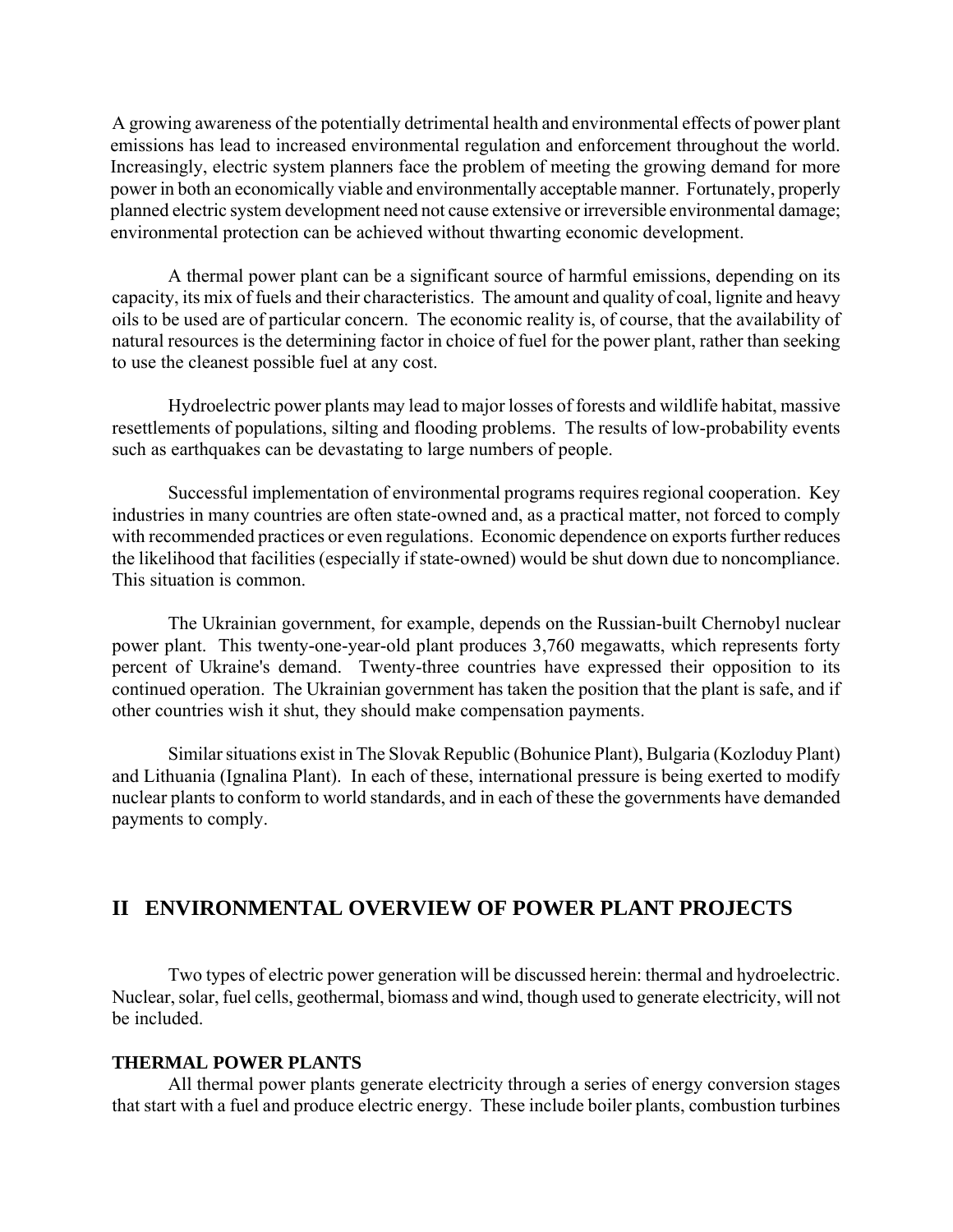and internal combustion engines. These may also be configured to operate as cogeneration plants.

Thermal power plant wastes are typical of those from the combustion process. Exhaust gases from burning coal and oil contain particulates (including any heavy metals present in the fuels), sulfur oxides, nitrogen oxides, carbon monoxide and volatile organic compounds. The concentrations of these exhaust gas pollutants are a complex function of the firing configuration, operating practices and fuel composition. Usually, gas-fired plants produce negligible quantities of particulates and sulfur oxides. Their exhaust gases do contain nitrogen oxides, but at much lower concentrations than from coal or oil-fired units.

Ash residues and the dust removed from exhaust gases may contain significant levels of sulfates, heavy metals and organic compounds as well as inert materials. Fly ash removed from exhaust gases make up 60-85 percent of the coal ash residue in pulverized coal boilers. Bottom ash includes slag and coarser, heavier particles than fly ash. They may substantially increase the volume of such solid wastes if certain pollution control methods are used such as flue gas desulfurization, or fluidized bed combustion. Conversely, good mining (or coal purchasing) practices may significantly reduce the volume of solid wastes.

Steam turbines, if used, require a way to condense and/or cool the exiting steam. Although using air cooling is not very unusual, it is far more common to use large quantities of water for this purpose. Water is also necessary for auxiliary station equipment, ash handling and flue-gas desulfurization systems. The characteristics of the waste water will depend on the way the water was used. Contamination by wastes from demineralizers, lubricating and auxiliary fuel oils and chlorine, biocides and other chemicals used to manage the quality of water in recirculating systems is common in different types of thermal power plants.

#### **HYDROELECTRIC POWER PLANTS**

Hydroelectric projects include dams, reservoirs, canals, penstocks, powerhouses and switch yards for the generation and transmission of electricity. Among the benefits of hydroelectric power are eliminations of air emissions and ash from burning fossil fuels and the problems of disposing of radioactive wastes from nuclear plants. Construction of hydroelectric power plants is labor intensive, creating many jobs during construction.

Hydroelectric projects, however, have a disruptive effect to both people and the ecological environment if they require permanent flooding for dam construction. These often require large numbers of people to be relocated, involving human rights issues besides the technological challenges. The controversial 1,800 megawatt Bakun dam project in Malaysia, for example will lead to the disappearance of homes and villages of 9,400 people. The Eltran II hydroelectric project on the Yalong River in China will displace 35,000 people, and the huge Three Gorges project on the Yangtse River will require resettlement of 1,000,000 people. Perceived inadequate payments to uprooted peoples for their land, farms and businesses, as well as slow disbursements thereof have been major factors leading to dissatisfaction by affected people. Additionally, they must consider education, health care, and the entire range of social factors that constitute fair and dignified treatment of all affected people.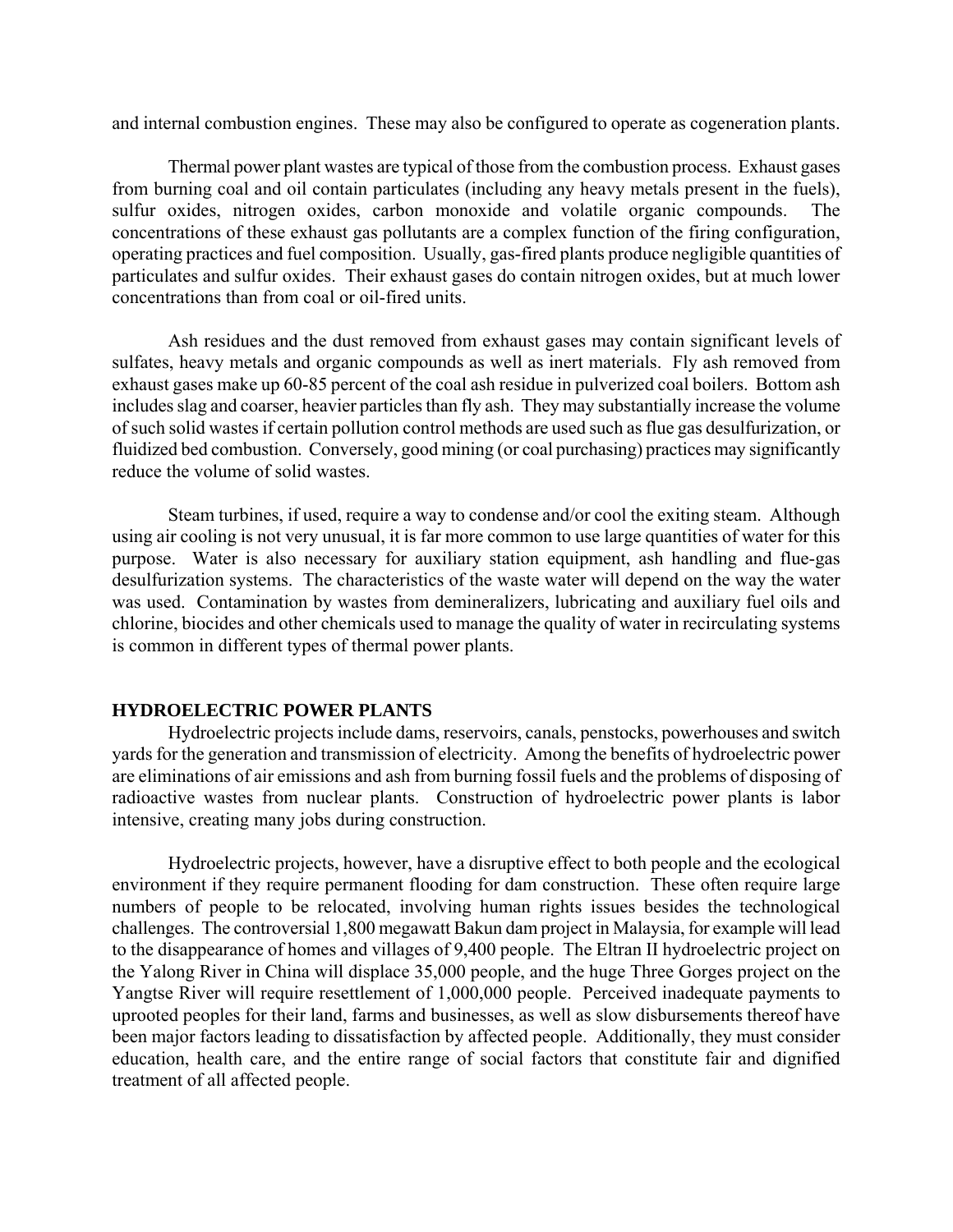Construction of a power plant can affect rural to urban migration or change the character of a community, enabling it to accommodate a more technical or manufacturing economy, and ultimately lead to a loss of cultural identity. Location of the facility could also increase the affluent/poor income gap.

# **III ENVIRONMENTAL IMPACT ISSUES**

### **AIR ISSUES**

Various pollutants, described below, can have adverse effects on the life and health of humans, animals, trees and flora, fish and other marine life. The severity of the effect depends on the specific pollutant, its concentration and the duration of exposure. Assessing the impacts of air pollution involves five considerations:

- $\blacktriangleright$  Which pollutants will the plant emit?
- $\blacktriangleright$  At what rates will they be emitted?
- < What will the resulting ground-level concentrations be?
- What maximum allowable values should be imposed?
- $\blacktriangleright$  How can the maximum allowable values be reached?

These will be considered in turn.

## *Emissions and Discharges - Health Related*

The "Criteria Pollutants" normally considered for electric generating projects are those that, above threshold concentrations, lead to adverse health effects. They are:

| $\blacktriangleright$ | oxides of nitrogen             | NO <sub>x</sub> |
|-----------------------|--------------------------------|-----------------|
| $\blacksquare$        | sulfur oxides                  | $SO_{X}$        |
|                       | particulate matter             | $PM_{10}$       |
|                       | (less than 10 micron diameter) |                 |
| $\blacksquare$        | volatile organic compounds     | <b>VOCs</b>     |
|                       | carbon monoxide                | CΩ              |
|                       | lead                           | Ph              |

#### *Emissions and Discharges - Greenhouse Gases*

Certain compounds, including the following, absorb infrared radiation from the earth, thus acting as an insulating blanket, preventing heat from escaping from the atmosphere. These pollutants, termed *greenhouse gases*, have regional and global effects, causing elevated ambient temperature levels that may cause a rise in sea level as the glacial ice caps melt.

| carbon dioxide     |                       | CO <sub>2</sub> |        |
|--------------------|-----------------------|-----------------|--------|
| nitrous oxide      |                       | N2O             |        |
| methane            |                       |                 | $CH_4$ |
| ground-level ozone | $\sum_{i=1}^{\infty}$ |                 |        |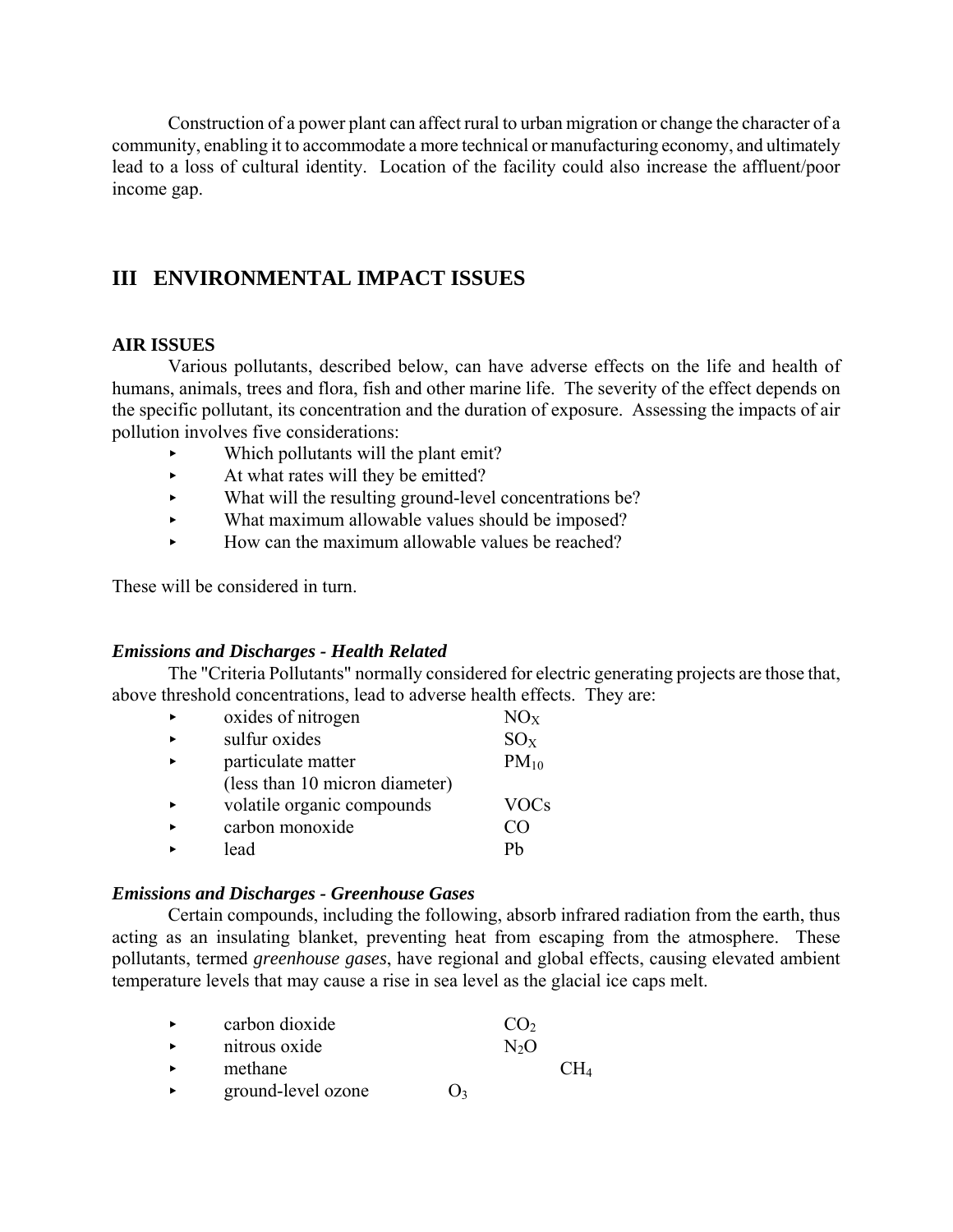$\triangleright$  chlorofluorocarbons CFCs

#### *Emissions and Discharges - other*

Besides gaseous emissions, issues related to power facilities may include the impacts of cooling tower plumes on visibility, salt deposition, fogging and icing. Mathematical models have been developed to predict the geographical extent and severity of these impacts.

#### *Ground Level Concentrations*

The exhaust gases leaving a power plant stack tend to behave in a very complex way. They are buoyant because of their high temperature and thus tend to rise. Simultaneously, they cool as they mix with the ambient air. The mixing also dilutes the stack gases, reducing pollutant concentrations. Additionally, the wind transports them, which frequently changes direction and interacts with buildings and hilly terrain.

The dispersion of exhaust gases can be analyzed, with varying degrees of accuracy, by many mathematical models developed during the last thirty years. The scientific establishment has vetted many models, and they are now accepted as "standards" to be used in environmental analysis.

The models require data about the emission rate, composition and temperature of the stack gases, the stack height and diameter, dimensions of nearby structures, and the elevation contours of the terrain. Additionally, they require much meteorological data, including hourly wind speed, direction and temperature. These requirements can cause serious delays since some models require a full year's site-specific weather data.

The models predict the increase in concentrations of pollutants from the stack as a function of distance from the stack, and time. These increases must then be added to the existing pollutant concentrations, to produce a total ground-level concentrations that those at various locations would breathe for various durations. The existing pollutant concentrations usually vary on a seasonal and weekly basis. This is the reason for studying a full year of actual air quality data. There is thus often a need for two different kinds of data: meteorological and existing air quality data.

Developing countries have recently begun to establish programs to collect accurate air quality data, determine current levels of pollutants, establish standards, project future emissions levels, and model projected emissions. Their data gathering, analysis and reporting system are, however, most often poorly funded. The data are frequently weak, not in a scientific format, and inadequate for drawing meaningful environmental conclusions. Many air pollution studies are therefore based on surrogate data from industrialized countries.

#### *Opacity*

By definition opacity means to cause to become opaque; impervious to light. Opacity problems can affect street and road traffic, shipping operations, or aircraft operations. They, moreover, can affect the aesthetics of the plant. Power plant opacity issues arise from two different sources.

The first relates to the emissions leaving the stack tip. Depending on the conditions of combustion, the types of post-combustion pollution controls used and the ambient weather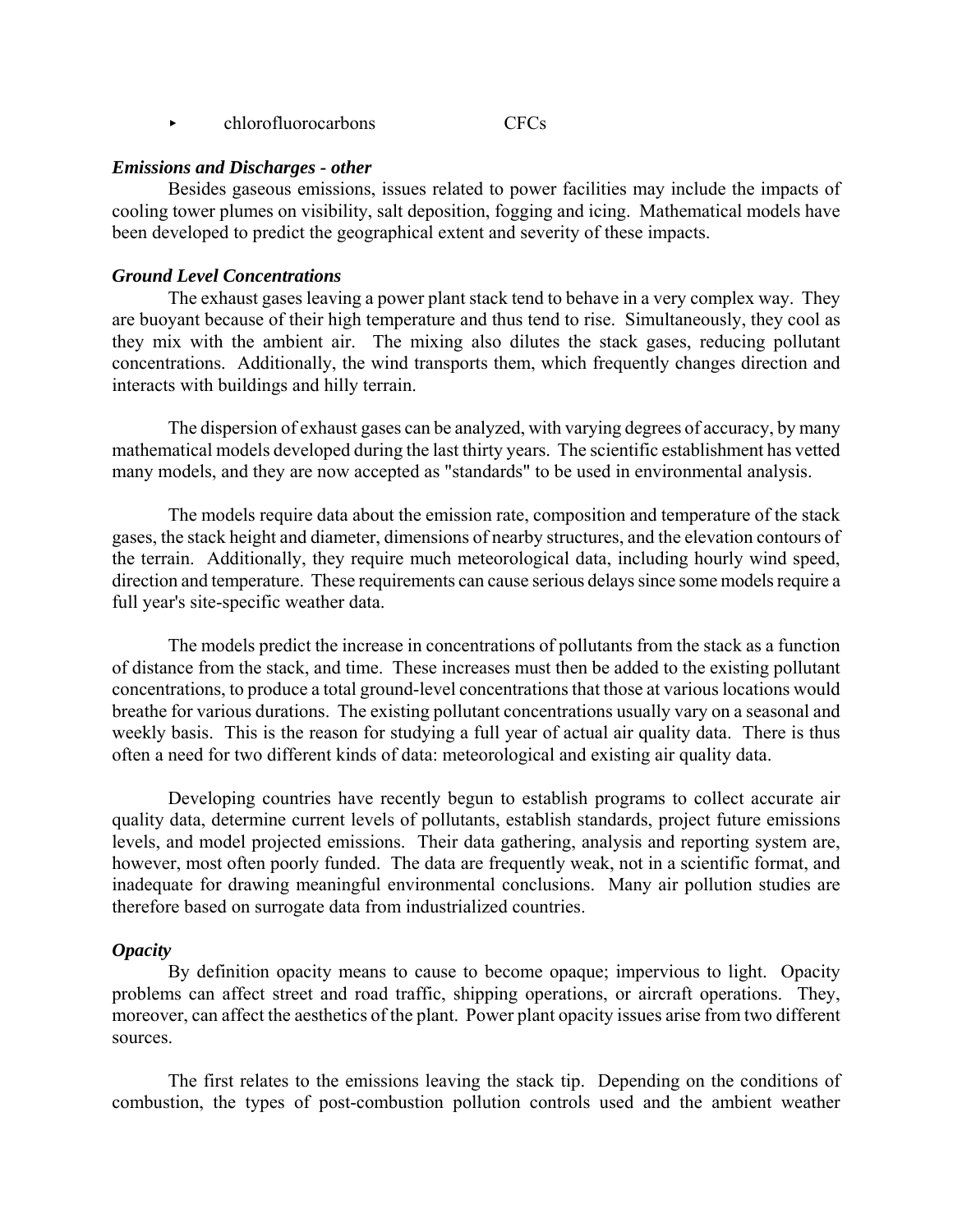conditions, the opacity of the emissions can vary from clear to totally obscured. Problems are usually caused by particulate matter in the emission stream, or by water vapor in the exhaust condensing in the cooler ambient atmosphere causing a fogging effect. Usually, the particulate matter can be controlled by using either cleaner fuels such as natural gas, or pollution control devices such as a bag house or electrostatic precipitator.

The second item for opacity concern is the cooling tower. Part of the hot water entering the cooling tower evaporates into an air stream. As the air leaves and slowly drifts away from the cooling tower, the stream cools to the ambient air temperature and, under certain conditions of as cold weather and/or high humidity, the water vapor recondenses to fine liquid droplets. This situation can cause heavy, dense fog to form in the area of, or just downwind of, the cooling tower. To mitigate this impact either an alternative facility cooling system could be selected or a partial/full system shutdown might become necessary when visibility becomes poor.

### **WATER ISSUES**

Three broad issues arise:

- < the physical availability of water to the plant for cooling/condensing and steam generation purposes, and the legal right to use it
- $\rightarrow$  the technically, economically and legally acceptable methods of discharging and disposing of waste-water
- $\rightarrow$  the water quality will determine the type of water treatment necessary, and chemicals that must be used, stored and disposed of

## *Water Availability*

The source of water is important since, besides legal and commercial considerations, it may be associated with disruption of hydrology or prolonged periods of reduced rainfall that could affect its availability. Water rights or impairment of other beneficial uses of the water, particularly for irrigation, may also be a major issue. It is possible to reduce the amount of water necessary for operation of cooling systems by installing air (fin/fan) coolers or evaporative recirculating cooling systems that use as little as five percent of the water volume required for once-through cooling systems. However, such systems will be more costly and require careful maintenance to reduce bio fouling and the resultant discharge of biocides in water vapors or droplet drifts. They also may reduce the thermodynamic efficiency of the plant.

## *Water Discharge*

Water discharges include those from coal pile runoff, boiler blowdown,  $SO_2$  and particulate scrubber water, cooling water and sanitary wastes. These can be lead to serious issues if they might affect the chemistry and temperature of surface or subsurface water, or a marine habitat. Details of oil spill control and countermeasures must be considered. Another impact of the discharge of water may be erosion or silt runoff, especially during construction, deposit of sludges or regional flooding.

 Where once-through cooling systems are used, careful siting of intakes and outfalls can reduce the impact of its discharge, reducing the use of biocides and anti-corrosion chemicals.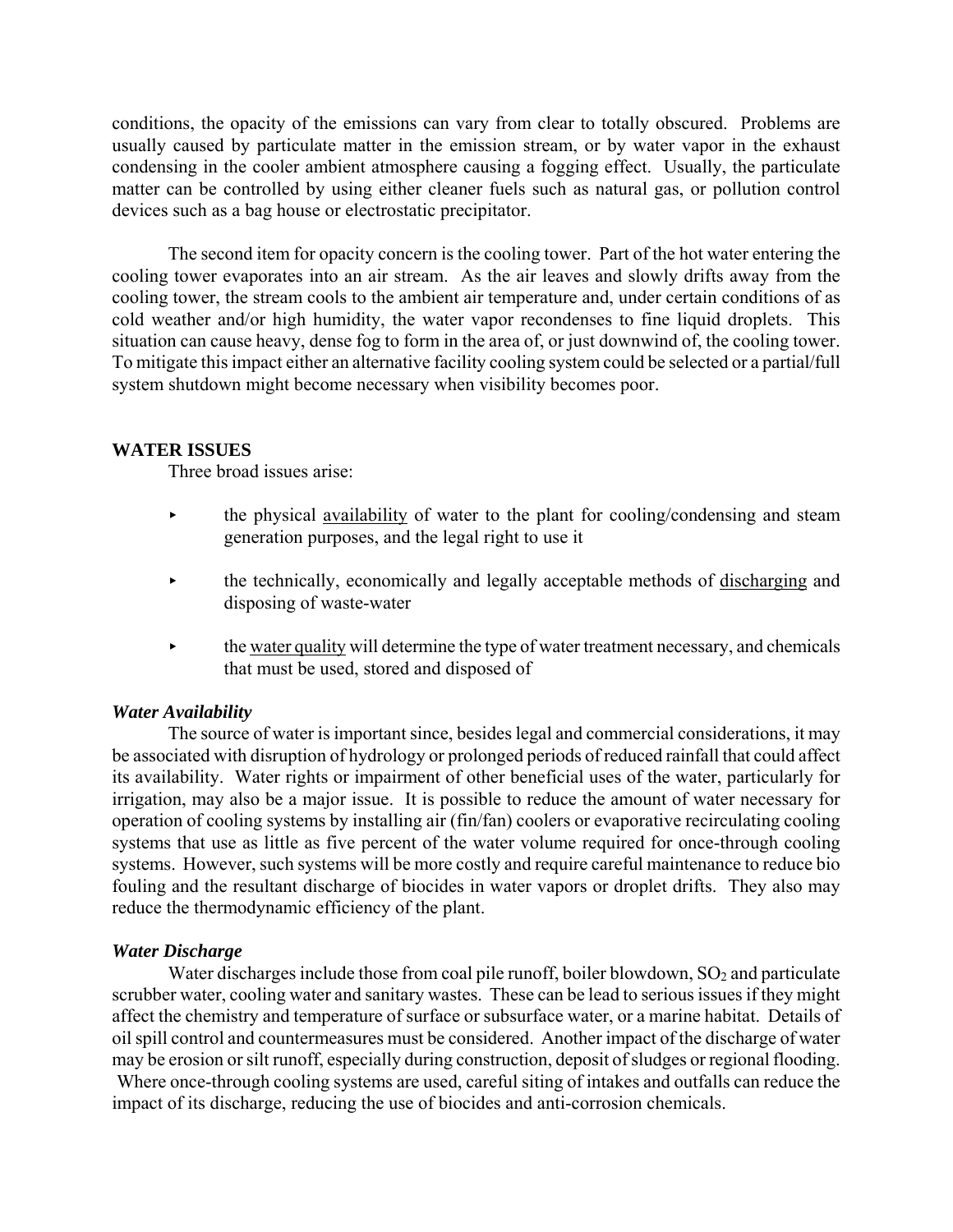Controlling the discharge temperatures and extent of thermal plumes may be necessary to protect marine life.

#### **SOLID WASTE ISSUES**

Thermal plants can create solid waste residues including fly ash, flue gas desulfurization sludge and water treatment resins. Problems with air-borne dusts are minor; problems with sludge and wastes from scrubber systems used to control particulates,  $NO<sub>x</sub>$  and  $SO<sub>2</sub>$  are often difficult and expensive to solve.

Fly ash handling systems are generally wet or dry, even though the dry handling involves wetting the ash to ten to twenty percent moisture to improve handling characteristics and mitigate dust created during disposal.

Using a wet system, the ash is mixed with water to produce a liquid effluent with five to ten percent solids by weight. This is discharged to settling ponds, often with bottom ash and flue gas desulfurization sludges included. These ponds may be used as the final disposal site, or the settled solids may be dredged and removed for final disposal in a landfill.

Problems may arise because the water will most often contain dissolved contaminants such as chlorides, sulfates and heavy metals such as lead, cadmium, vanadium and mercury.

### **INFRASTRUCTURE ISSUES**

Roads are often inadequate and hard to improve in developing countries because of the way urban areas have evolved. Even if technically feasible, necessary improvements are often costly both in terms of capital requirements and implementation time. These issues, together with environmental protection, are magnified if forests need to be cleared. Road conditions are particularly important if frequent fuel deliveries are by truck or during construction when heavy equipment is moved to and from the site.

#### **ECOLOGICALLY SENSITIVE AREAS**

Loss of flora or fauna or endangered species is becoming a major issue when projects are on wetlands, destroy forests or cause acid rain that may damage nearby sensitive areas. There is much concern about the future of the rain forests of Latin and South America, Southeast Asia and parts of Africa. Loss of prime farmland can also be a negative impact of facility development, offsetting the potential for economic growth it creates. Negative impacts, such as silting and runoff or traffic through ecologically sensitive areas, are often more severe during plant construction than during normal plant operation.

#### **ELECTROMAGNETIC FIELDS**

Studies have been done to evaluate the health risks from proximity to the fields that surround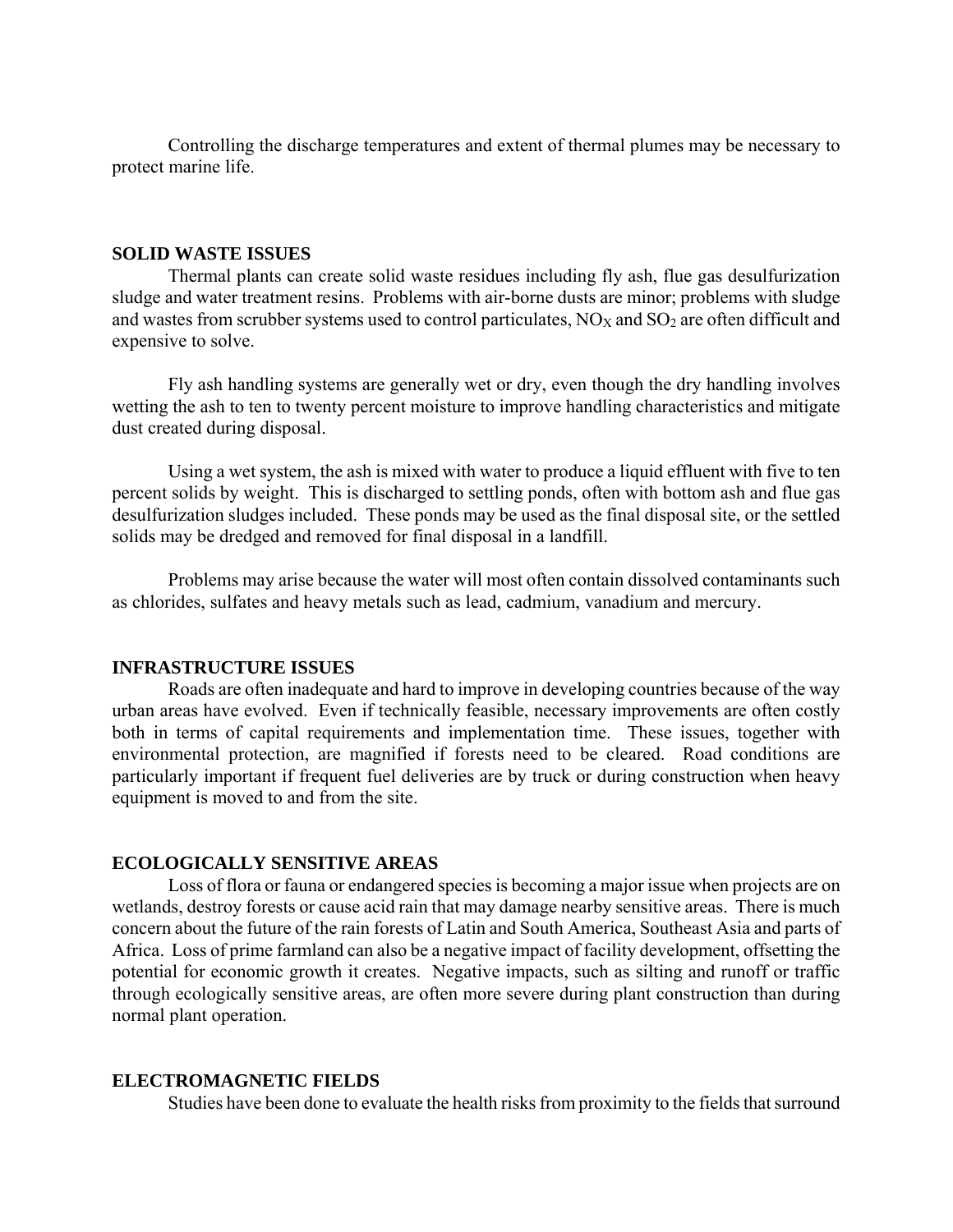electric wiring and appliances. To date no conclusive evidence has been found to correlate adverse health effects and certain types of cancers with exposure to electric magnetic fields, but it is an issue often connected with power plant development and electric transmission.

# **IV THE "REGULATORS"**

# **INTERNATIONAL TREATIES**

Globally, the country in which the project is proposed might be a signatory to treaties or agreements such as the:

| <b>1985 Vienna Convention</b>                                                                                      | provides for monitoring<br>research and information exchange for international<br>ozone protection                     |
|--------------------------------------------------------------------------------------------------------------------|------------------------------------------------------------------------------------------------------------------------|
| <b>1987 Montreal Protocol</b><br>on Substances that and trade of ozone-depleting<br><b>Deplete the Ozone Layer</b> | phases out consumption<br>substances                                                                                   |
| 1992 Rio Treaty                                                                                                    | The United Nations Conference on Environment and<br>Development (UNCED) to set principles for global<br>sustainability |
| <b>Berlin Mandate 1995</b>                                                                                         | to control greenhouse gas emissions                                                                                    |
| <b>Basel Convention</b>                                                                                            | to reduce transboundary movement of<br>wastes                                                                          |
| <b>Biodiversity</b><br><b>Convention</b>                                                                           | to take action to<br>preserve global species diversity                                                                 |
| <b>Climate Change</b><br><b>Convention</b>                                                                         | encourages all parties to<br>stabilize greenhouse gas emissions                                                        |

**London Convention** regulates at-sea dumping of hazardous wastes

The Intergovernmental Panel on Climate Change, sponsored by the United Nations, has now concluded that the first signs of global warming are appearing. Carbon dioxide emissions are likely to be taxed and/or regulated within the next few years, and an international carbon dioxide emissions trading program has been proposed to add incentives for reductions.

Any of these Conventions may play a role in project design and review by governmental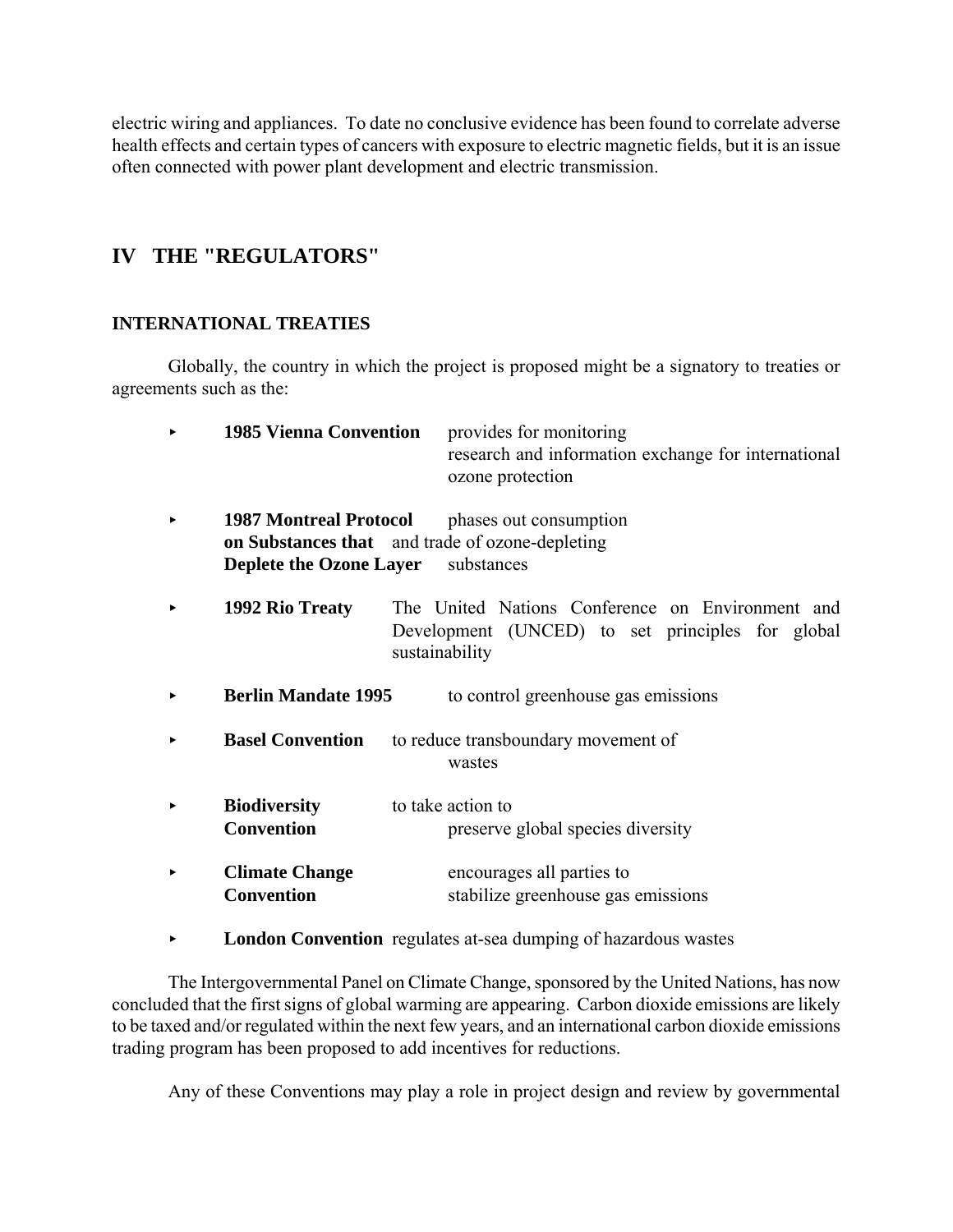agencies and the financial community.

# **THE EUROPEAN UNION**

Fifteen West European countries have joined into a European Union, binding themselves to accept *"Common Positions"* with respect to many activities, including environmental protection. Common Positions have now been adopted by the Council of The European Union setting forth a broad framework for *integrated pollution prevention and control* and *ambient air quality assessment and management* (7, 8).

Directives will apply to *"Combustion installations with a rated thermal input exceeding 50 MW."* Although the details are not yet available, it is clear that use of *"Best Available Techniques*," and *"Access to information and public participation in the permit procedure"* will be mandated.

# Importantly,

*"Member States shall take the necessary measures to ensure that competent authorities periodically reconsider and, where necessary, update permit conditions."* (8).

This will require project sponsors to devote additional efforts to insuring that costs associated with complying with changes in regulations be passed on to electric and thermal purchasers.

*"Limit Values"* and *"Alert Thresholds"* of ambient concentrations of criteria pollutants are to be established by 31 December 1996, and for other pollutants by 31 December 1999. It appears that European Union directives will require more post-construction operational monitoring than formerly encountered by individual countries.

# **NATIONAL GOVERNMENTAL AGENCIES**

National environmental protection agencies of developing countries have a difficult task of balancing competing environmental and economic goals. They must:

- $\blacktriangleright$  Establish standards officially through legislation and promulgation
- < Monitor operating facilities to see that the standards are being complied with
- $\blacktriangleright$  Take enforcement action if facilities are out of compliance

The first difficulty arises in establishing appropriate standards. This involves not just the basic principles of environmental protection, but balancing these with the national economic situation. Regulations must incorporate what is affordable and enforceable, considering the government's relationship to society and its socioeconomic priorities.

A common approach is to review the latest standards used by industrialized countries and international assistance agencies. The United States Environmental Protection Agency (USEPA) standards are the most frequently used because the USEPA has done extensive work on the subject and its studies and they widely disseminate conclusions. Unfortunately, this can result in a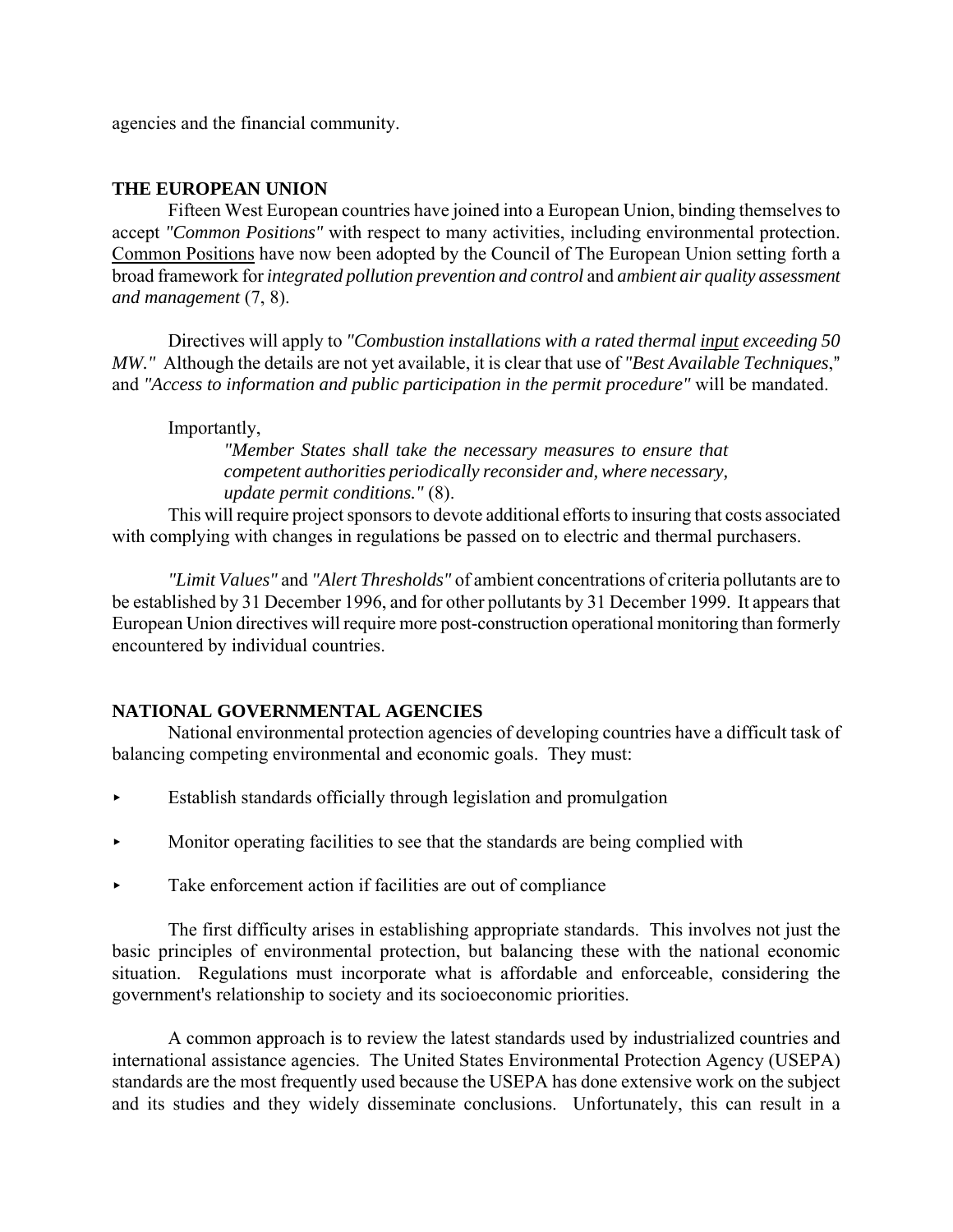government adopting stringent standards whose attainment is financially unaffordable within the prevailing economic situation.

The Asian Development Bank believes that a more appropriate method for setting standards is to review the history of the evolution of standards in the industrialized countries. Then consider these in the context of the country's economic situation (except some critical health-related standards such as those addressing the very low human tolerance for mercury.)

> *Importantly, the strictest standards imposed on any specific project may or may not be those of the government of the project's host country; they may be those of the financial community.*

### **THE FINANCIAL COMMUNITY**

The financial community consists of equity investors, guarantors and lending institutions. Financing new electric generating capacity requires cooperation among these entities.

Multilateral lending institutions have realized that to increase the effectiveness of monetary assistance, they must include strategic objectives such as economic growth, poverty reduction, women in development, population planning and environmental protection. There is now a strong emphasis on the latter factor; nearly all loan applications now require environmental review procedures related to the size of the project and the severity of its environmental impacts.

Most banks now give their staffs environmental guidelines, technical papers, tools and techniques and staff training programs to increase the level of their institutional awareness and understanding of environmental issues.

Multilateral lending institutions today strive to be sure that they have considered all relevant environmental impacts before they will finance a project. Their procedures are intended to avoid environmental liabilities that could affect the implementation of projects, and ensure that capital and operating cost estimates include items related to environmental protection. This is often done in stages beginning with an environmental screening or categorization, which determines if an environmental assessment, impact statement or audit are necessary depending on the size and scope of the project.

While increasing environmental awareness, banks are creating stronger local institutions by promoting development of skilled personnel, forcing consideration of policy and market reforms, using uniform standards and enabling technology transfer from developed countries. They are also promoting regional and international cooperation.

# **V ENVIRONMENTAL STANDARDS**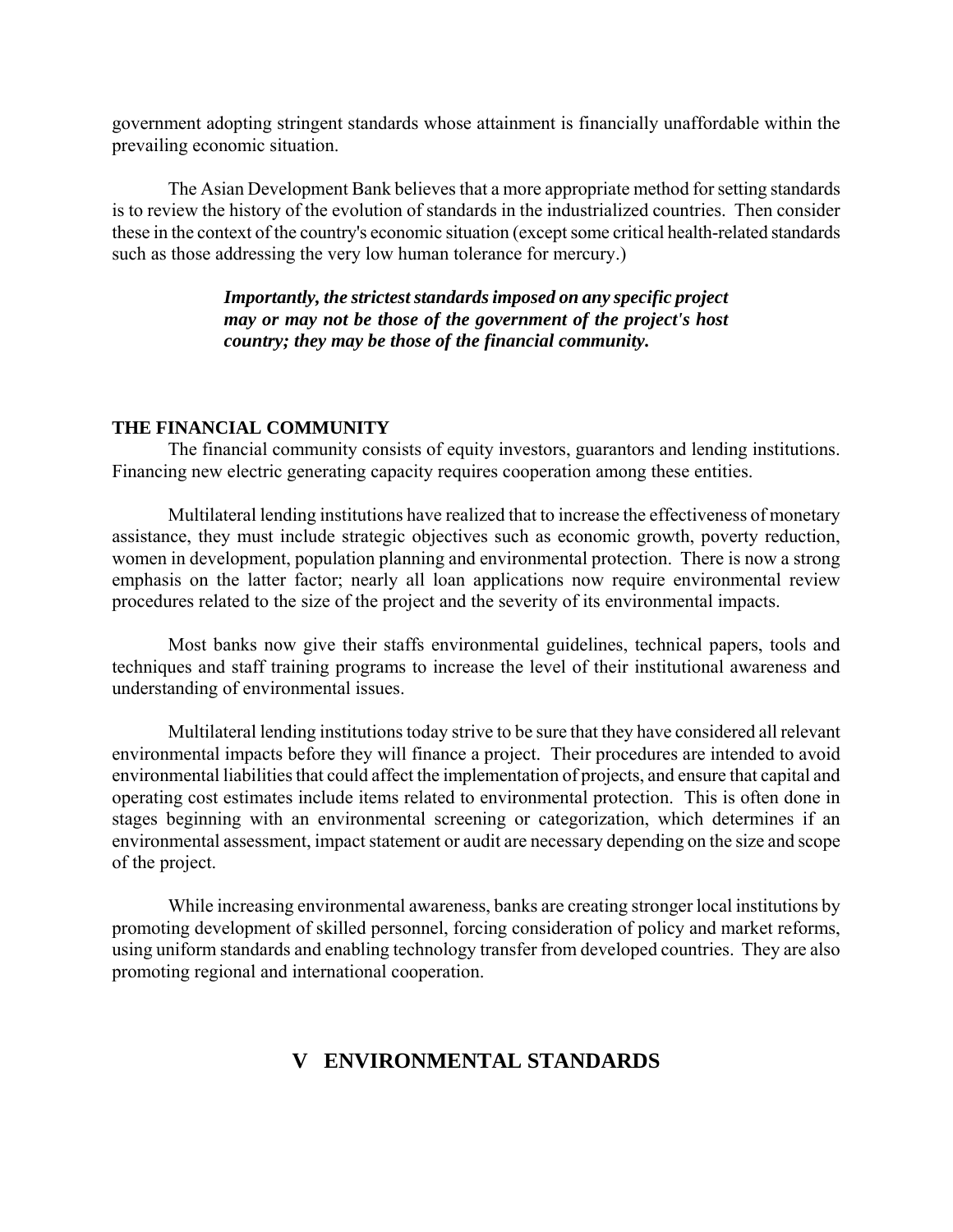#### **AIR STANDARDS**

The harmful effects of air pollutants are determined by their concentration in the atmosphere and the duration of exposure. Concentrations are usually expressed as Parts Per Million by Volume (ppmv) or by weight per unit volume (micrograms per cubic meter -  $\mu$ g/m<sup>3</sup>). The effects of common pollutants on human health have been thoroughly studied and documented. Results of many studies have delineated the maximum allowable concentrations of various pollutants that will not adversely affect health. *Standards* are concentration levels of air pollutants below which significant harmful effects are not encountered. These are incorporated into *Primary Air Quality Standards* that protect human life, and *Secondary Air Quality Standards* that protect wildlife, streams, rivers and forests.

Countries may develop new guidelines for their ambient air quality standards or may use levels previously established by others, such as those of the USEPA, the World Health Organization, or the European Union. Large differences do exist between the numerical standards adopted by various countries and organizations (17).

#### *The World Bank*

The World Bank is the entity that has by far the largest influence on the environmental programs of the countries in transition and the newly emerging economies. These include the countries where demand for new electric generating capacity is greatest. The World Bank's approach to environmental protection is widely used as the model by other multilateral agencies and by the financial community. Its impact cannot be overstated.

The World Bank is a multilateral development institution whose goal is to help its developing members' countries grow economically and socially to improve their quality of life. The World Bank includes several legally and financially different entities:

- <The International Bank for Reconstruction and Development (IBRD)
- $\blacktriangleright$ The International Development Association (IDA).
- <International Finance Corporation (IFC)

These first two institutions have three related functions: lending funds, providing economic and technical advice, and serving as a catalyst to encourage other investors. The IBRD borrows from world capital markets to finance its loans. IDA helps the poorest countries with resources contributed by its wealthier members. The IFC, solicits foreign and domestic capital to invest, in tandem with its own funds, in the private sector of developing countries.

The Multilateral Investment Guarantee Agency (MIGA), also associated with the World Bank, stimulates direct foreign investment in developing countries by protecting investors from noncommercial risk such as war or repatriation.

The World Bank has a strong Environment Department that proactively considers the environmental component in its assessment of potential projects (17, 18, 19, 20, 21, 22, 23).

*"The Bank requires that new projects [50 megawattse and larger] meet the emission*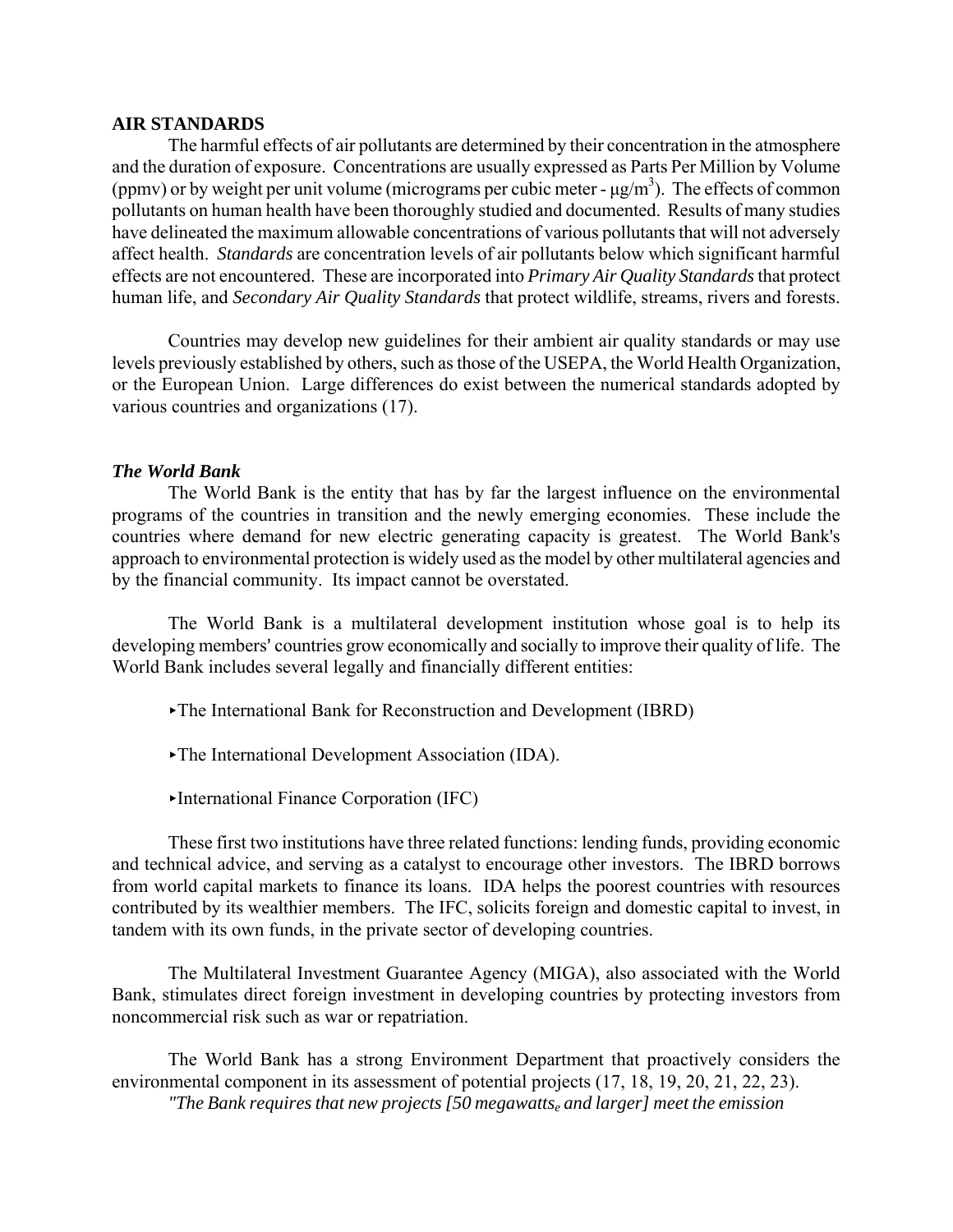*numbers contained in the sector specific guidelines unless the site-specific environmental analysis, which the Bank requires . . . provides a justification for a variance . . . Normal Bank procedures for analysis of industrial projects includes (a) an appropriate environmental assessment . . . Depending on the circumstances, these site specific requirements will be as strict as or stricter than those set out in the handbook."* (24).

An environmental specialist categorizes projects by a process designated "environmental" screening," to determine the extent of environmental analysis required to support project development. The categories are as follows.

- Category A Diverse and significant potential environmental impact requiring an environmental assessment
- Category B Significant potential environmental impact that can be readily identified and quantified and for which remedial measures can be prescribed without much difficulty
- Category C Insignificant potential environmental impact not requiring an environmental assessment.

An *environmental assessment* is an extensive examination of a project's environmental impacts to determine their significance. *Environmental assessments* are completed for projects in Category A and partial analyses are completed for projects in category B of the screening process. Before an *environmental assessment* begins, a scoping session is usually held to identify specific environmental issues that may affect the project. Scoping frequently initiates the public participation process.

If a proposed location has existing structures or ongoing operations an *environmental audit* of the site should be conducted to determine environmental concerns and liabilities associated with past and present activities, and their implications for property transfer. This audit would be part of the *environmental assessment* for the project and might show a need to study the site in greater detail. This *environmental audit* normally occurs after the project has passed an initial review.

Environmental investigations determine which factors should be incorporated into the project design. A common example might be that certain emissions are too high, so pollution control equipment with higher than normal efficiencies must be installed to reduce emissions to an acceptable level.

It is virtually certain that thermal and hydroelectric power projects will fall under Category A if they are large or category B if they are moderate. For these, the World Bank's new Industrial Pollution Prevention and Abatement Handbook (23) is quite specific; requirements are stringent. For example,

*"A comprehensive monitoring and reporting system is required."*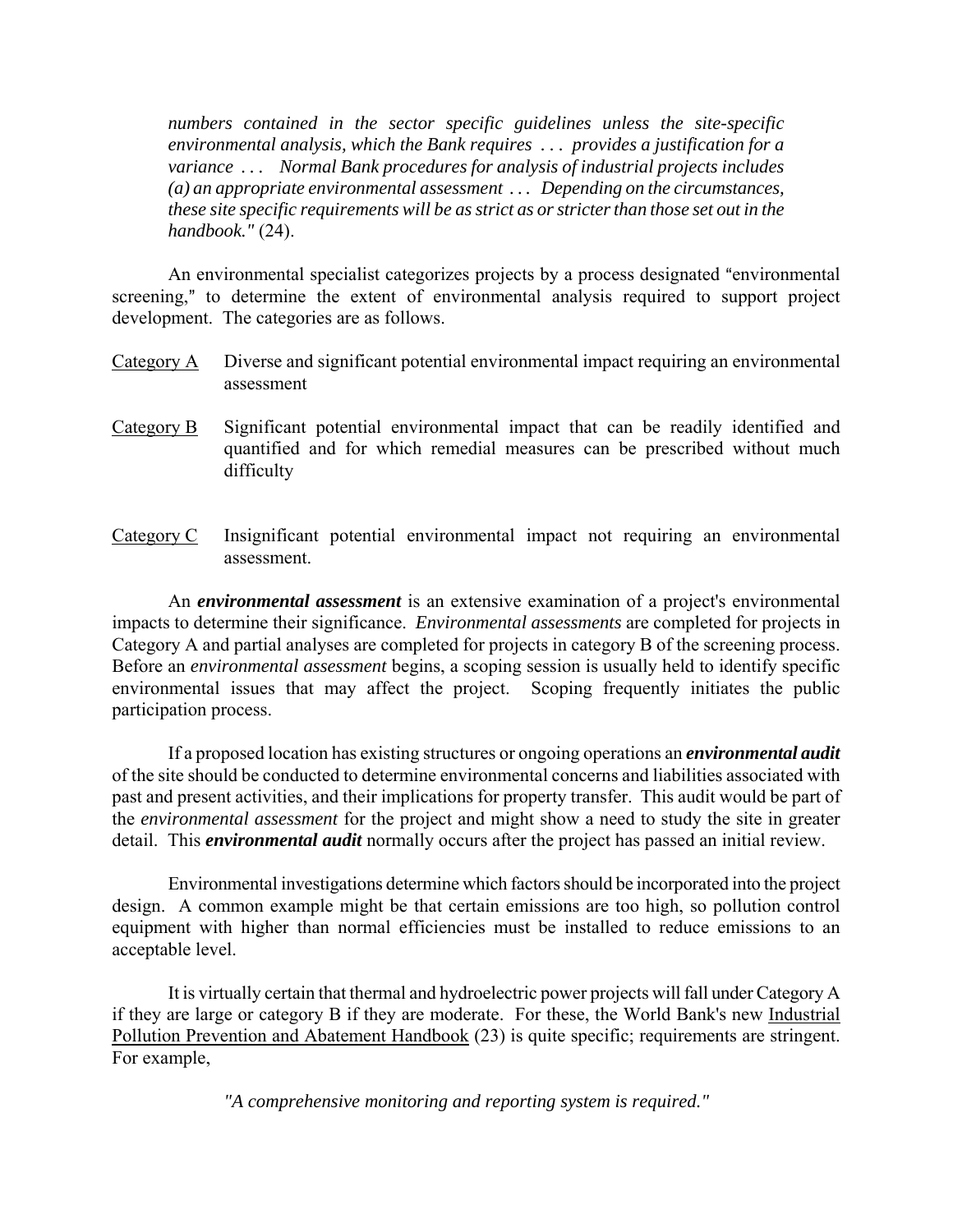The composition and thermal discharge requirements for water effluent discharges are equal to or even more stringent than those currently imposed in many regions of the United States. With respect to air quality, the World Bank requirements for air emissions are also equal to or even more stringent than many of those currently imposed in the United States. For example, an extensive amount of base line air quality data is required.

The World Bank is currently updating its Industry Sector Guidelines (24). It has specific emissions *recommendations* which must be *considered* in all projects they review. Theoretically, and in practice, the *recommendations* need not be strictly met. However if they are in fact met, no further analysis or extensive documentation is necessary, and the review will be quicker and simpler. If they are not met, a rather detailed justification must be provided.

A full *environmental assessment* must be completed before a design basis covering emissions of air pollutants for a new power plant is set. The assessment should establish baseline concentrations of  $PM_{10}$ ,  $SO_X$ ,  $NO_X$ ,  $CO$  and ozone without emissions from the proposed project, and identify the main sources contributing to the total emissions of these pollutants within a defined airshed encompassing the project.

An appropriate dispersion model must then be used to investigate the impact of the proposed project on the ambient concentrations of pollutants under alternative assumptions about environmental controls. If there is any likelihood that the plant will be expanded in the medium or longer term, modeling must also be done for the impacts both immediately and after any probable expansion. Finally, the costs of installing alternative emission controls should be compared with the costs of other measures designed to reduce pollution exposures. If there are significant concerns about the long range transport of acid rain pollutants, this analysis should be extended to identify least-cost options for reducing total emissions from a region or country as appropriate.

The specified *recommendations* listed below represent basic minimum guidelines that apply to all projects. More stringent requirements would be imposed if the environmental assessment shows that the adverse environmental impacts outweigh the additional costs involved, although no quantitative criteria are presented. As an example, if the *environmental assessment* establishes for one or more pollutants that a) the baseline exposure of the population in the airshed exceeds the trigger value for ambient exposure specified in the relevant pollutant guidelines and b) the project will worsen citizen exposure levels, then the government and the World Bank may agree either that the project must comply with stricter emission requirements or that alternative measures should be started to reduce emissions from other sources to mitigate exposure and risk to the health of those within the airshed, or perhaps the project should not proceed.

The *environmental assessment* should also address additional project-specific environmental concerns, such as emissions of cadmium, mercury and other heavy metals resulting from burning certain types of coal or heavy fuel oil. In such cases, the government and the World Bank will agree on specific measures to mitigate the impact of such emissions and on the associated emission requirements.

The following World Bank guidelines apply to new fossil-fueled thermal power plants or units of 50 megawatts<sub>e</sub> or larger and have been set at levels that can be achieved by adopting a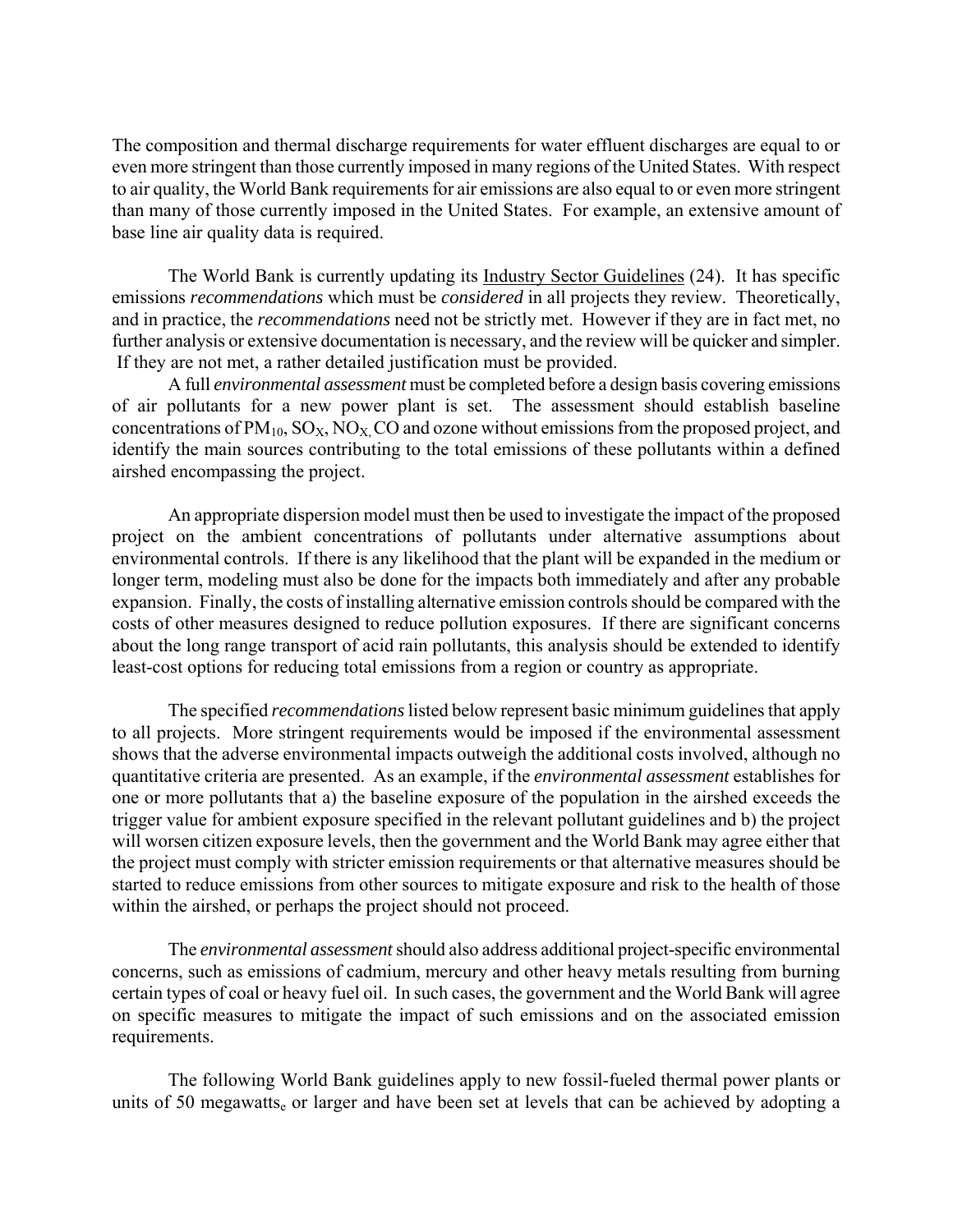variety of low-cost options or technologies, including the use of clean fuels. The following are World Bank *recommendations*:

**Particulates:** For a coal-fired plant or unit, the recommended removal efficiencies from exhaust gases are 99 percent for all particulates (PM) and 98 percent for  $PM_{10}$ . These removal efficiencies are to be achieved at least 95 percent of the time that the facility is operating. For all facilities, emissions should not exceed 50 mg/Nm<sup>3</sup> for particulates under full load conditions (24).

**Nitrogen oxides:** For a coal-fired plant or unit a reduction in  $NO<sub>X</sub>$  emissions of 40 percent (relative to the case in which no  $N\text{O}_X$  controls are installed) is recommended, to be achieved for 95 percent of the time that the plant or unit is operating. This should correspond to an emissions level of 650 mg/Nm<sup>3</sup> (230 ng/J). For an oil- and gas-fired plant or unit, the recommended reduction rates are 25 percent and 5 percent respectively, corresponding to emissions levels of 360 (100 ng/J) and 240 mg/Nm<sup>3</sup> (65 ng/J) (24).

**Sulfur dioxide**: It is recommended that total  $SO<sub>x</sub>$  emissions from the power plant or unit should be less than 0.20 tonnes per day per megawatts<sub>e</sub> of capacity for the first 1000 megawatts plus  $0.10$  tons per day for the incremental over  $1000$  megawatts. The concentration of SO<sub>X</sub> in the flue gases should not exceed 2000 mg/Nm<sup>3</sup> (24).

## **WATER STANDARDS**

#### *Water Quality*

Water quality *standards* do not differ to any significant extent throughout the world. USEPA standards and World Bank recommendations are presented in references 16 and 24, respectively. The reality is, unfortunately, that local facilities in many parts of the world ignore standards. It cannot, however, be assumed that those developing new projects will be allowed much latitude in meeting water standards.

## *Thermal Plumes*

Controlling the discharge temperatures and thermal plumes may be necessary to protect the aquatic environment from the effects of thermal pollution. The World Bank has set a limit (24) to the size of the thermal plume. The requirement states:

*"The effluent should result in a temperature increase of no more than 3 degrees Celsius at the edge of the zone where initial mixing and dilution take place. Where the zone is not defined, use 100 meters from the point of discharge."*

#### *Water Monitoring*

Requirements will be site-specific. The World Bank requires that:

*"The pH and temperature of the wastewater discharges should be monitored on a continuous basis. Levels of suspended solids, residual chlorine, heavy metals, and other pollutants in wastewater discharges should be measured monthly if treatment is provided."* (24).

#### **SOLIDS STANDARDS**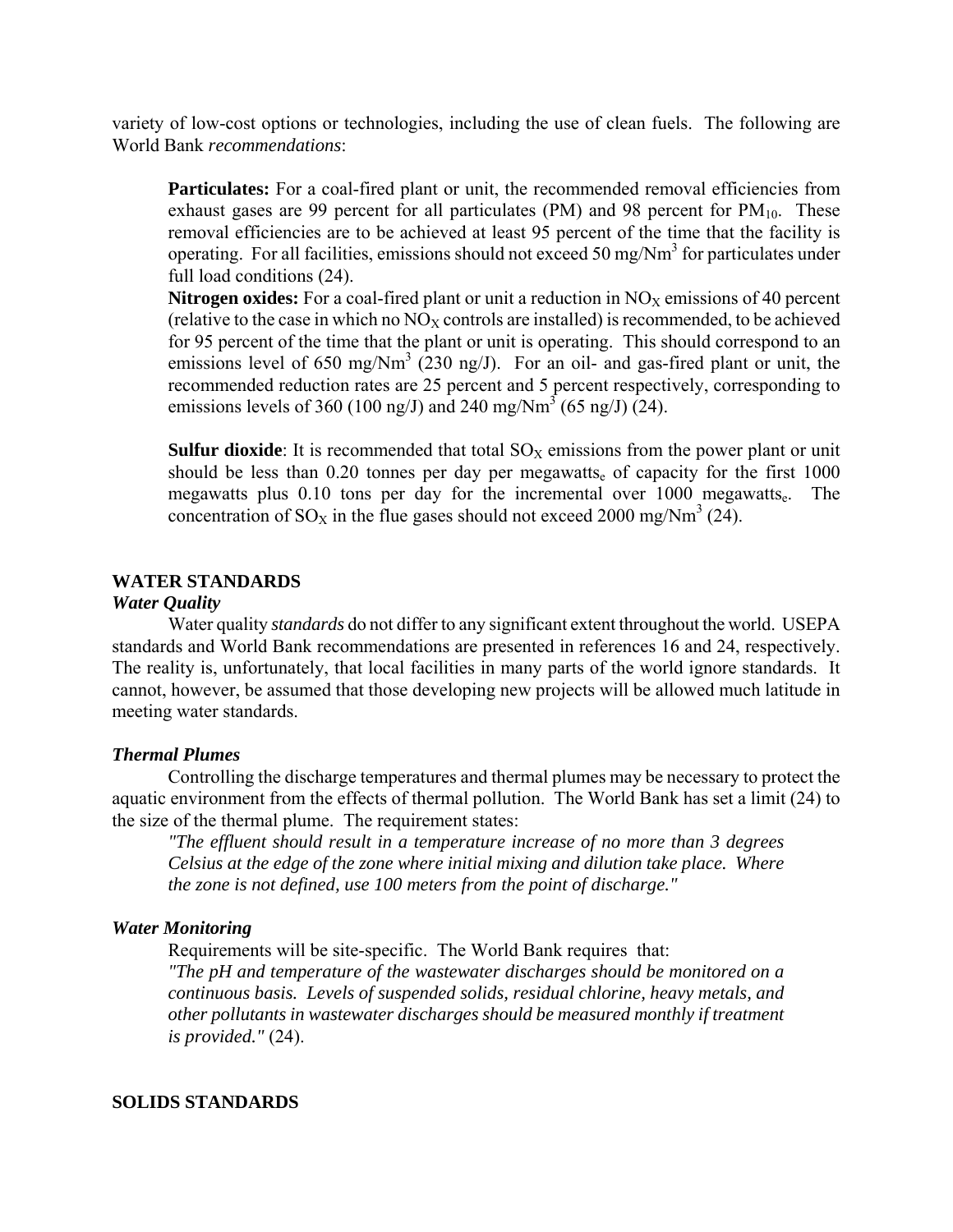The World Bank has not published quantitative criteria for disposal of solids. Potential dangers are associated with dust and liquid runoff, rather than the mere existence of solids. Criteria for these are well established.

### **EVOLVING VIEWPOINT**

The World Bank is focusing more strongly on operational monitoring and pollution prevention. Thus, future standards will be related to emissions per unit of production (e.g., grams per kilowatt-hour) and concentrations in streams that can be monitored.

Additionally, they will adopt a larger viewpoint of a project. An "offset" approach will be encouraged by which reductions from other facilities will be encouraged where appropriate.

### **PROBLEMS WITH STANDARDS**

Several troublesome issues arise with surprising frequency in international projects.

- + Numerical values may be presented with no indication of what the units are (i.e., volumetric concentration, mass concentration, mass per unit of energy input, etc.)
- + Laboratory methods are not presented or referenced. The technical requirements are occasionally lower than can be practically measured.
- + Confusion often results from the use of different revisions of guidelines and standards.

#### **OTHER MULTILATERAL LENDING INSTITUTIONS**

Project sponsors may become involved with any of several regional multilateral lending agencies. These include:

- $\blacksquare$  Asian Development Bank (ADB)
- European Bank for Reconstruction and Development (EBRD)
- **InterAmerican Development Bank (IADB)**
- African Development Bank (AfDB)

All these have a mission to improve the quality of life of the population of their region, and focus on sustainable development. They each have an Environmental Division that has issued environmental guidelines for selected industrial development projects, including thermal power projects and power transmission lines, and have adopted systematic environmental procedures to review projects. They, moreover, help their members' countries to formulate and implement environmental policies, and play an active role in developing regional programs for transnational and cross-media environmental issues.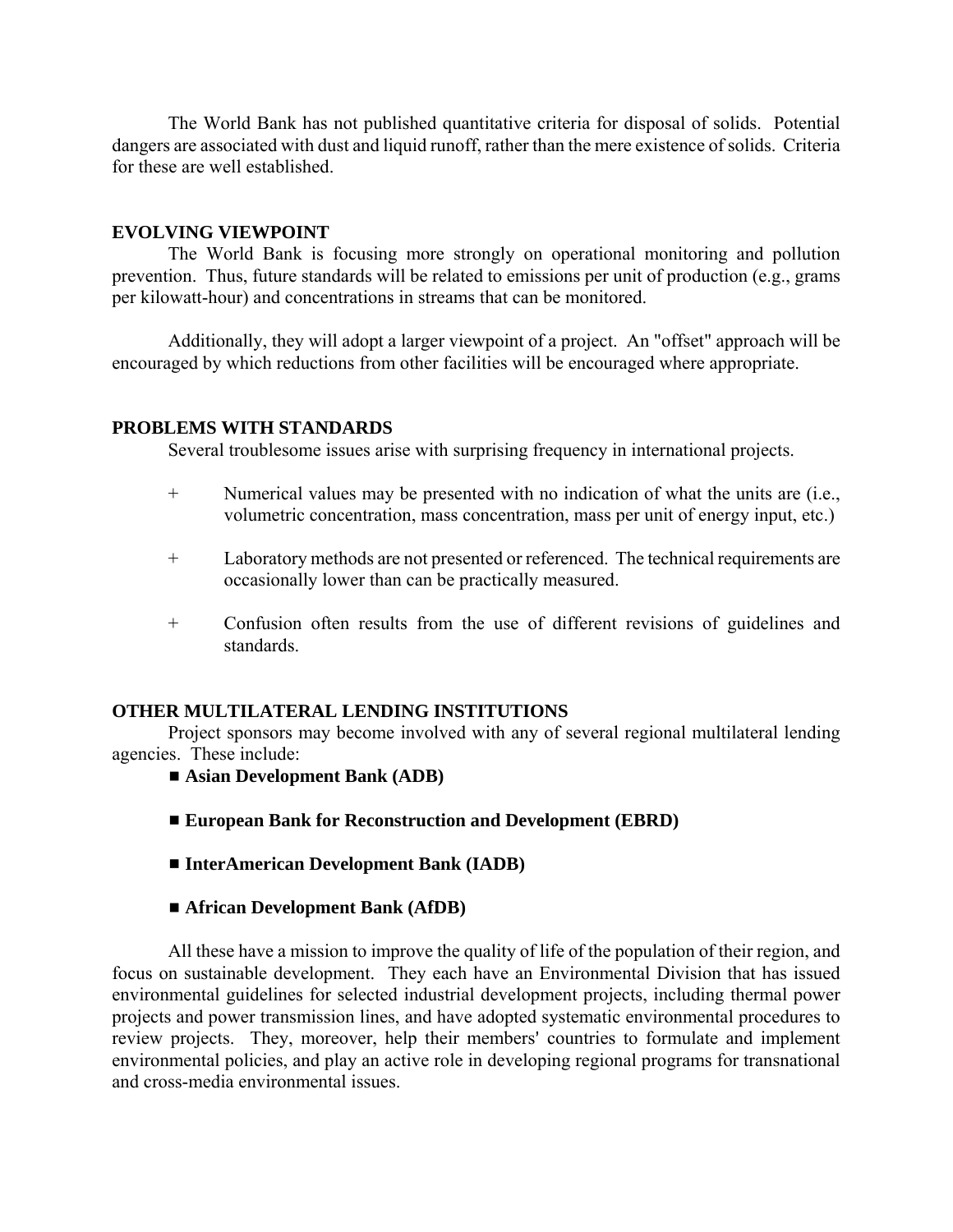The environmental guidelines each have adopted are very similar to those of The World Bank. See, for example, references 1, 2, 3, 4, 5, 9, 10.

# **VI MEETING ENVIRONMENTAL REQUIREMENTS**

#### **AIR ISSUES**

Although the creation and emission of air pollutants are unavoidable when electric power is generated from combustion of fuels, their total mass emitted and the resulting ambient ground-level concentrations in the air we breathe are controllable. If the air quality standards will be violated from an uncontrolled facility, pollution control devices or processes must be used. The costs involved to meet the standards must, of course, be borne by the project.

The height of the discharge stack affects the ground level concentrations of pollutants; a taller stack reduces ground-level concentrations. Stack height, however, has no effect on the total mass of pollutants emitted. Using tall stacks occasionally, and correctly, leads to charges they are merely shifting that pollution from one location to another. Stack height can also be both an aesthetic consideration or safety issue if the plant is located near an airport or in flight paths. Zoning regulations frequently regulate the maximum height of a "structure," and must be carefully considered.

#### *Air Pollution Prevention and Control*

The simplest and, often, the most cost-effective form of pollution control is to use cleaner fuels. Combined cycle plants burning natural gas has high thermal efficiencies, good environmental performance and low capital costs. If unavailability and high price of natural gas eliminate this option, then the use of low sulfur fuel oil or low sulfur / low ash coal should be considered. Although cleaner fuels are more expensive, reductions in operating or environmental costs may make them more costeffective. Other technologies include the following.

#### **PM10**

Controls capable of 98-99 percent removal efficiency should always be installed. The options for removing particulates from exhaust gases include use of settling chambers, cyclones, jet scrubbers, spray towers, electrostatic precipitators (ESPs), baghouses (fabric filters), and venturi scrubbers. Cyclones may be adequate for small boilers, but their overall removal efficiency is less than 90 percent for total suspended particulate matter and much lower for  $PM_{10}$ . Baghouses can have removal efficiencies of 99.8 percent or better and have the potential to enhance the removal of  $\rm SO_{X}$  when sorbent injection or dry scrubbing systems are used. ESPs are available in a broad range of sizes for power plants and can have removal efficiencies of 99.8 percent or better.

Choosing between a baghouse or an ESP depends on fuel and ash characteristics as well as operating and environmental factors. ESPs can be less sensitive to plant interruptions than fabric filters, because their operating effectiveness is not as sensitive to maximum temperatures and they have low pressure drops. On the other hand, fuel and boiler characteristics can adversely affect ESP performance as well as by poor operating or maintenance procedures, so that actual removal efficiency falls below its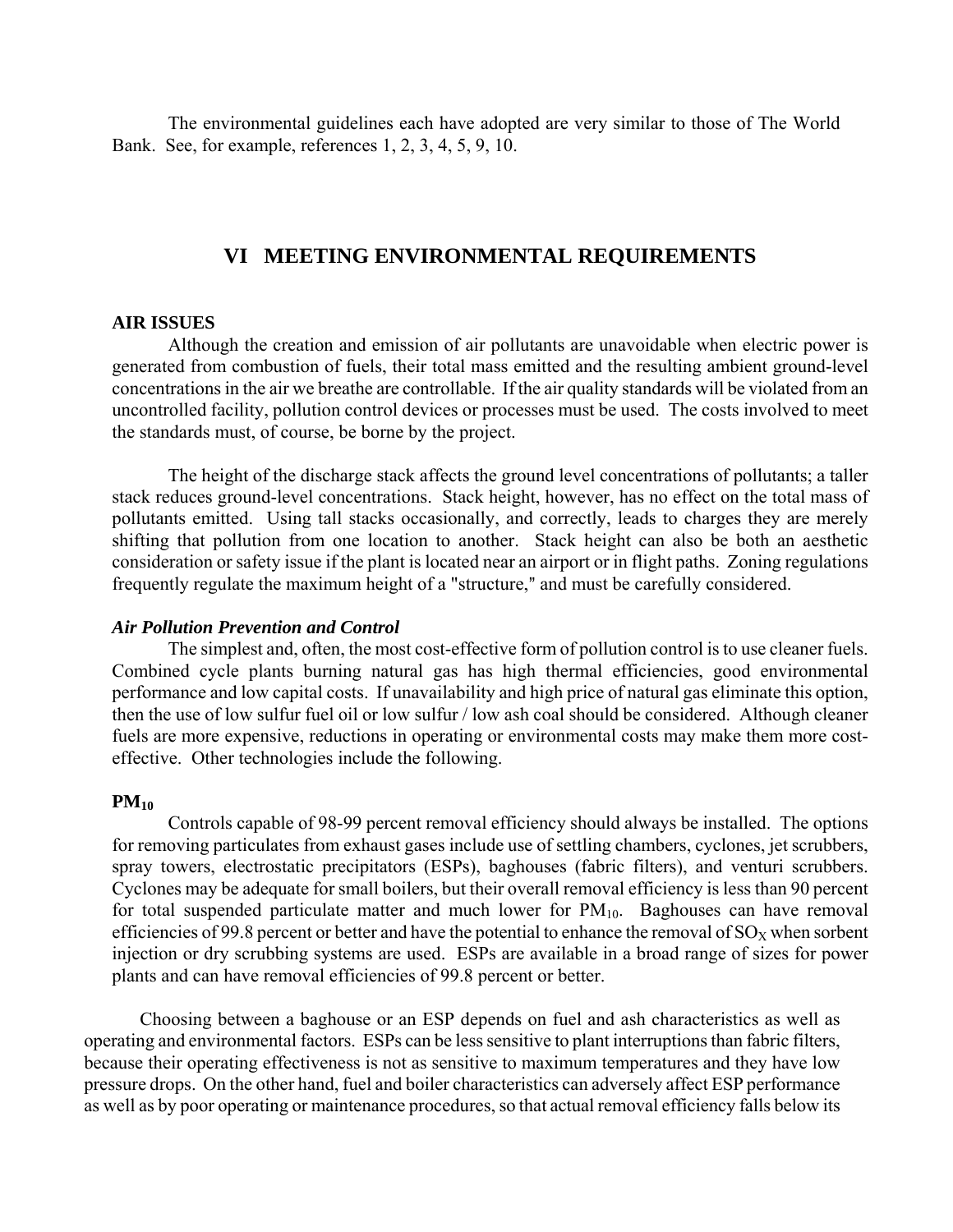design specification. Modern baghouses can also be designed to achieve very high removal efficiencies of  $PM_{10}$  at capital costs comparable to those for ESPs when low sulfur fuels are used. It is necessary to ensure the availability of filters and provide appropriate training of operations and maintenance staff; factors that should be included in cost comparisons.

# **SOX**

Limiting the sulfur content of their liquid fuel can decrease these emissions both for combustion turbines and internal combustion engines.

The range of options for the control of  $SO<sub>X</sub>$  from boilers is greater because of large differences in the sulfur content of different fuels and in control costs. Usually for low sulfur (<1 percent sulfur), high calorific fuels, specific controls may not be required. Coal cleaning (when applicable) and sorbent injection into ducts (leading to a 30 to 60 percent reductions) or into fluidized bed combustors (leading to a 95 percent reduction) may be adequate for medium sulfur fuels (1 to 3 percent sulfur). For high sulfur fuels (>3 percent sulfur), wet flue gas desulfurization (scrubbers) which can achieve a 95 percent reduction should be considered. Flue gas desulfurization costs are substantial, however, due to high capital costs, high energy usage, use of chemicals, and disposal of residues. Integrated Coal Gasification - Gas Turbine plants may be economical in specific circumstances (13).

# **NOX**

Using Low-NOx combustors can decrease these emissions for combustion turbines, and further by chemical reduction with ammonia in a Selective Catalytic Reduction (SCR) system. SCR may also be applied to internal combustion engines, oil and gas-fired boilers. Reduction of 80 to 90 percent of the initial  $NO<sub>X</sub>$  is technically and economically practical. Boilers should employ Low-NOx burners, reducing  $NO<sub>X</sub>$  emissions by 40 percent. There is increasing experience with SCR systems for coal-fired boilers.

# *Provision for Future Needs*

The possibilities that there may be changes in fuel composition and/or regulations will always exist. It may be economically prudent to provide space for future pollution control systems such as wet flue gas desulfurization, baghouses and SCR.

## **Air Monitoring and Reporting**

Systems for continuous emissions monitoring (CEM) of particulates,  $SO<sub>X</sub>$ ,  $NO<sub>X</sub>$  and other pollutants including heavy metals in the stack exhaust can be installed at reasonable costs for coal and oil-fired power facilities. Direct measurement of  $PM_{10}$ ,  $NO<sub>X</sub>$  and  $SO<sub>X</sub>$  in flue gas samples should be performed every 12 months along with the calibration of the CEM. Ash and sulfur content of the fuel should also be monitored (24).

Air quality monitoring systems may also be required to measure ambient levels of  $PM_{10}$ ,  $NO<sub>X</sub>$ and  $SO<sub>X</sub>$  outside the plant boundary in several locations including those where:

- < there is the least influence of the power plant (the background)
- $\rightarrow$  the maximum pollution concentration is expected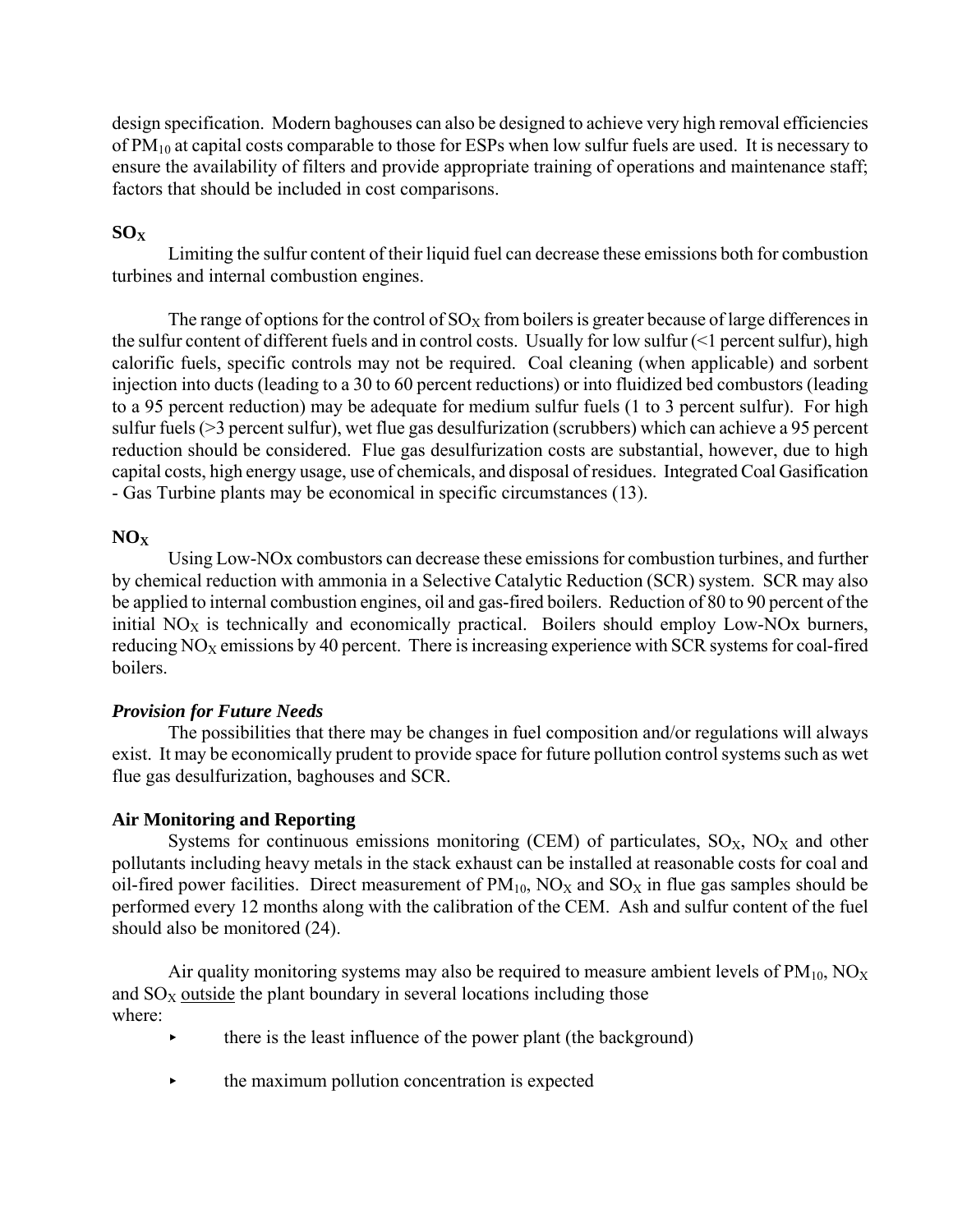$\blacktriangleright$  there are sensitive receptors such as protected areas and population centers. The number of air quality monitors should be greater if the facility is located in areas prone to temperature inversions or other meteorological conditions which lead to high levels of air pollution affecting nearby populations or sensitive ecosystems.

#### **WATER ISSUES**

## *Chemistry*

Chemical treatment technologies to maintain acceptable limits of wastewater composition are well known, and present no unusual problems. In extremely sensitive situations, it is possible, though very costly, to use "zero liquid discharge" systems. These are essentially complex evaporator systems requiring much chemical control and sophisticated plant operators.

#### *Thermal Plumes*

Designers may predict the thermal plume dimensions and temperature contours by using mathematical models that consider the discharge characteristics (flowrate, temperature, discharge geometry) along with the ambient receiving body conditions (depth, water current direction and speed, topography, temperature, etc.). Proper selection of various outfall dimensions and discharge location can normally lead to an acceptable situation.

#### *Water Monitoring*

Meeting monitoring requirements for pH, temperature and composition of wastewater discharges is neither difficult nor expensive. Although monitoring may be required for environmental protection, it is also justifiable for detecting changes in plant operation and ensuring that the facility is being properly maintained.

#### **SOLIDS ISSUES**

Dewatered ash and chemically stabilized sludges can be disposed of in landfills that have low permeability and/or are lined. Where there are heavy metals present in ash residues and flue gas desulfurization sludges, leachates and overflows from settling ponds must be monitored and treated. The composition of the waste, together with local conditions and regulations, will dictate proper disposal methods.

# **VII OBTAINING ENVIRONMENTAL PERMITS**

The number of countries that have simple or nonexistent environmental regulations are dwindling. Environmental permits that show that the extent and impacts of pollution have been properly considered, are now required for virtually any meaningful project in almost every country.

The definition of a "meaningful project" is somewhat subjective. The United States Environmental Protection Agency considers a project to be worthy of detailed analysis if its air pollutant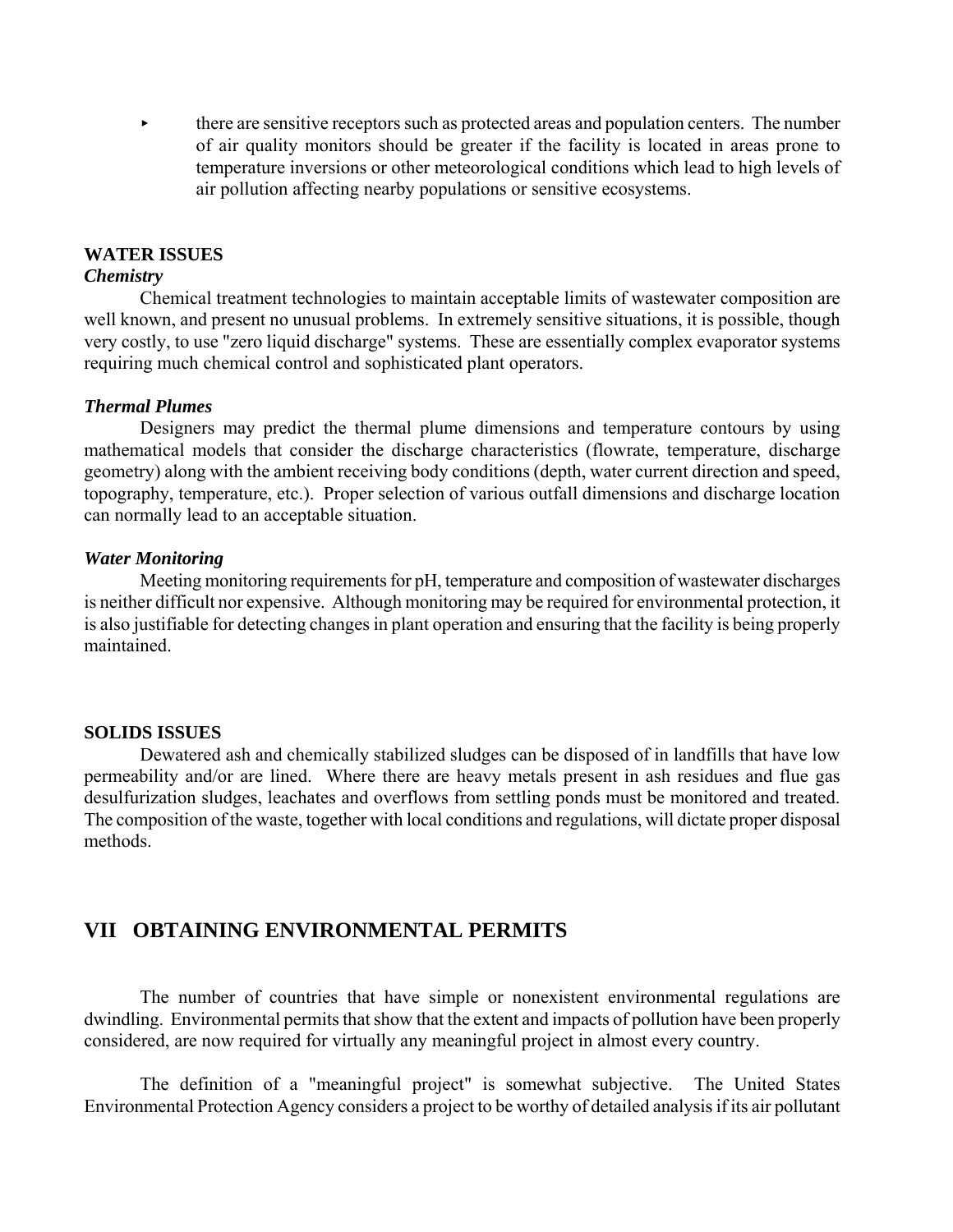discharge rates exceed tabulated "Significant Emission Rates" (15), or if the increase in ground-level concentrations exceeds tabulated "Significant Air Quality Impacts." (14). Naturally, many other factors may lead to a requirement for an intensive environmental review. Generally, projects between twenty and fifty megawatts<sub>e</sub> may be environmentally meaningful, and projects above fifty megawatts<sub>e</sub> will usually be subject to careful scrutiny.

The approval process for constructing and operating electric generation plants in many countries is long and complicated. Over the last several years most countries have developed some type of environmental government agency, but the power and effectiveness of these agencies vary widely. In countries with strict regulations, a surprisingly large number of ministries, in addition to the primary one, have a strong interest in power projects. Each has its own layer of bureaucracy which must be satisfied before they can reach any binding resolutions.

Permits necessary to construct and operate thermal power projects normally involve air, water, solid waste disposal, fuel storage and land use issues. National, state or provincial and local municipalities may issue these or agencies. They usually handle air emissions permits on a national or provincial level. Some countries have their own environmental standards; others use international standards. In rare cases where a country itself has not adopted standards, World Bank, USEPA or other lending institution standards may be proposed by the developer.

Water acquisition or discharge permits can be national, provincial or local. These depend on the location and amount of water necessary to operate the plant and its source. Discharge permits depend on the destination of the discharge. For instance, discharge to the ocean or a large lake would be a national concern, while discharge to a sanitary sewer system would be a local concern.

Solid waste disposal could also be a national or local issue depending on the size of the country. Fuel storage is probably local since any emergency (except nuclear disasters) will affect only the immediate area. Land use is also defined locally, except large hydroelectric projects.

Although noise standards may be national, they are usually administered locally. While noise is not usually an "emission" that needs a specific permit, considering its magnitude is important since it is one of the most frequent causes of community complaints, and can be readily abated during the project design phase.

## **BASIC REQUIREMENTS FOR OBTAINING PERMITS**

Before environmental issues can be tackled the most basic requirement is obtaining clear answers to three simple questions:

> *"What do you want to build?" "Where do you want to build it?" "How do you want to operate it?"*

Changes in any of these cannot only affect the types of permits required, but also make an impossible project possible or vice versa. Lack of a clear basis for operating scenarios, plant engineering, and equipment selection adds to the cost and timetable of the environmental analysis of the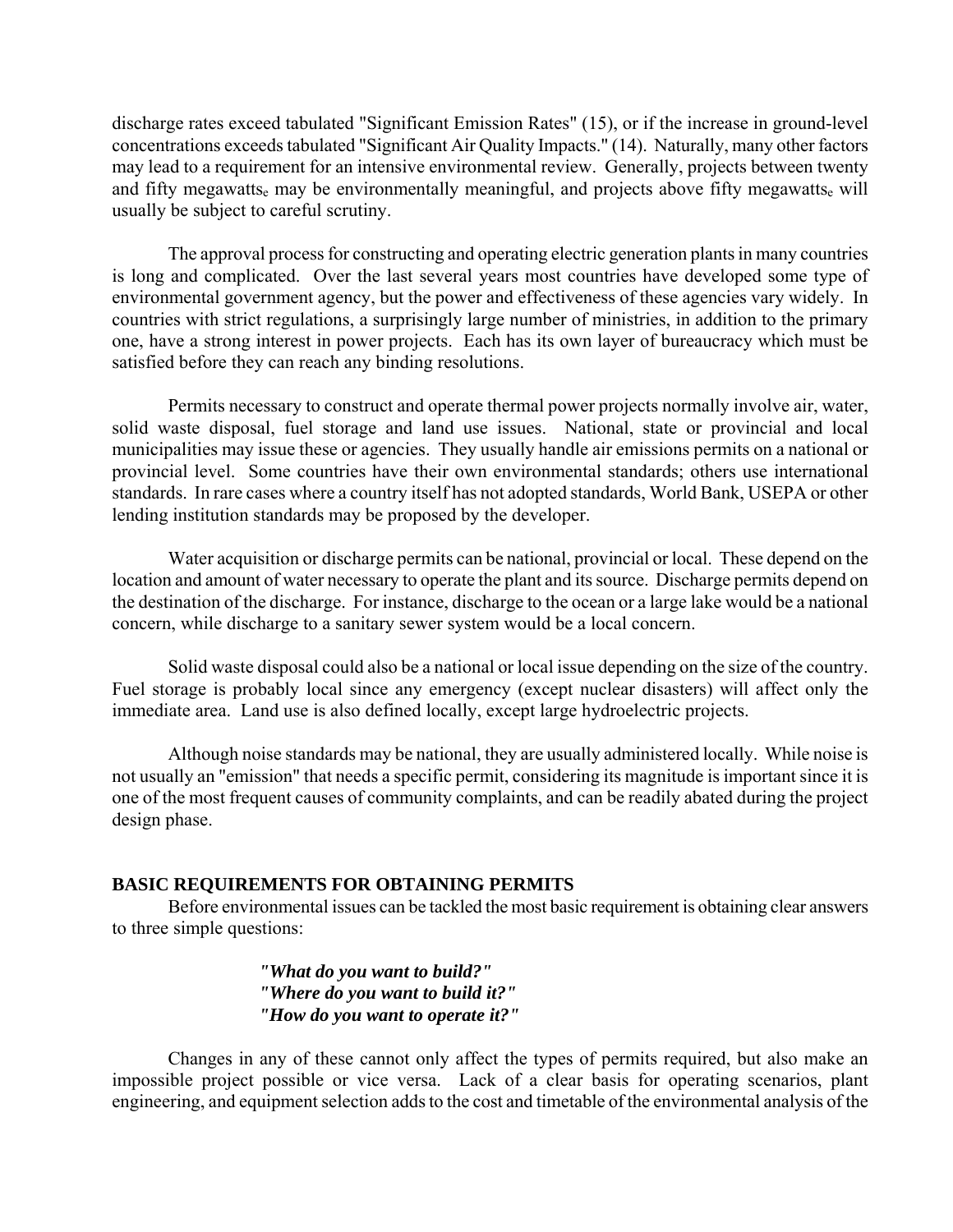project. Each time major components change so do calculations and evaluations. Once the project is defined, a list of the agencies that will be involved with the permitting and licensing of the project, and all applicable regulations, can be prepared.

### **PRE-APPLICATION ACTIVITIES**

Initial informal contacts can be made with appropriate agencies, and the proposed project described to officials and their staffs. They will normally voice their concerns, allowing project sponsors to assess the likelihood of success and develop a realistic timetable for securing permits. Very often, they will express strong enthusiastic support for the project; occasionally it is real.

A more formal scoping meeting will help identify obstacles which must be overcome such as uncertain operating scenarios, lack of site-specific data, lack of standardized analytical methodologies, and lack of trained technical staff. Effects on the local and regional infrastructure, must be assessed and the public must be allowed to comment. Alternatives or mitigation measures should be discussed if appropriate. Local concerns should be identified as early as possible in the project development.

Summarize the meeting results in an internal memo with your understanding of the local position and concerns. Send a copy of the memo to the agencies it applies to for their informal review and comment. This will avoid any misunderstandings or misinterpretations.

After receiving an informal response, prepare and send each involved agency a formal summary of points agreed upon, asking for written confirmation of its points. Carefully prepare all applications, discussing your approach and assumptions with each concerned agency as you work. Once you submit the applications follow their progress with telephone calls or visits. Respond to comments in a timely, candid and professional manner.

### **PERMIT RECONNAISSANCE**

Since permits and approvals and licenses are on the critical path for project development, it is extremely prudent to complete a "Permit Reconnaissance" as early as possible. Properly done by those with broad and current experience, it will identify appropriate government agencies, areas of particular concern, the most time consuming activities, public notification requirements and potentially fatal flaws. Upon completion, a permitting timetable can be developed showing the sequence of approvals.

### As noted previously: *Often, the nation in which the facility is to be located is not the entity that sets the most stringent criteria to which a project must conform.*

Extensive research and care must be taken to identify qualifying standards, permitting procedures, appropriate governmental and financial agencies that will be involved, documentation requirements and other site-specific issues.

Dynalytics typically prepares a project-specific report that indicates the situation with respect to obtaining licenses, permits and approvals to construct and operate an independent power plant in any location throughout the world. All major licenses, permits and approvals will be addressed, including requirements of environmental, zoning and land use regulations. Depending on the developer's needs,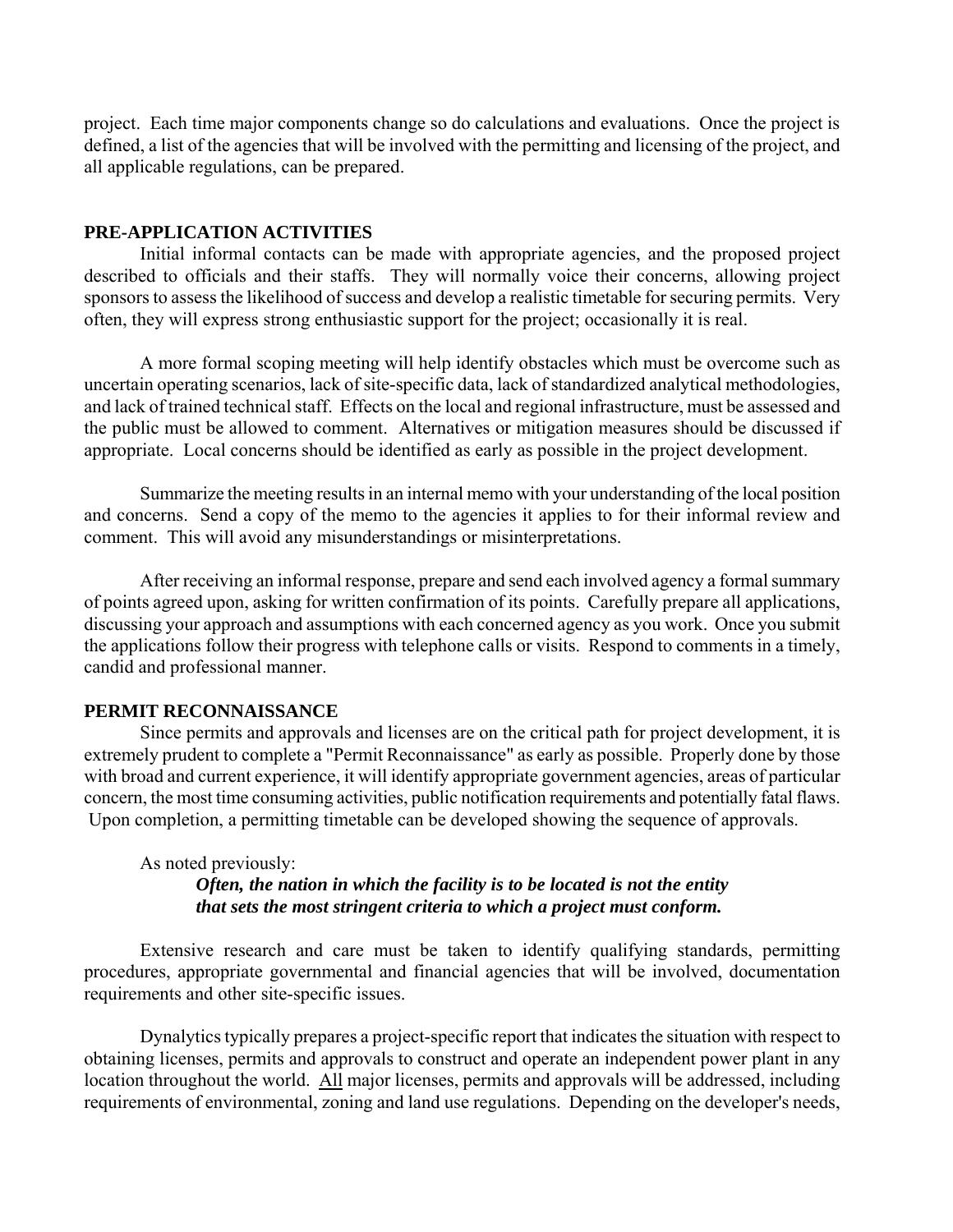Dynalytics typically addresses the following:

- Regulatory basis for requirement (legal citation)
- < Office that issues the permit, with Contact Person's name, title, address, telephone number and FAX number
- $\blacktriangleright$  Method of application (application form, letter, etc.)
- $\blacktriangleright$  Significant Issues
- Approval process Internal ("one-stop," multi-agency reviews, etc.)
- < Approval process External (advertisements, public hearings, etc.)
- **Exercise Anticipated Approval Time**
- $\blacktriangleright$  Fees
- < Likelihood of obtaining the permit in an acceptable time period
- < Other issues as appropriate for a specific project and location

It is important that this Permit Reconnaissance be based on information obtained from competent, responsible and experienced parties. Sources of information include knowledgeable consulting firms, local (and United States) government staff, information brokers and others with formal training as information professionals. Technical and procedural information is becoming increasingly available electronically through the Internet.

It is exceedingly important to insure that all permit requirements and their significance are clearly understood. An overall licensing, permitting and approvals schedule can then be developed showing the interrelationship between each permit and the various procedural and engineering tasks involved to gain approval.

## **DEFINE ENVIRONMENTAL DESIGN BASIS**

Establishing emission and discharge limits is critical that are, simultaneously, technically and economically attainable, can be adhered to by plant operating personnel with reasonable training and efforts, and that are acceptable to the regulatory community. Unless all three conditions are met, the project is unlikely to succeed.

# **DOCUMENTATION, APPLICATIONS, AND THE ENVIRONMENTAL REVIEW PROCESS**

This paper is focused on environmental issues which must be addressed to obtain the approvals and licenses necessary for realizing electric sector projects. Certain documents will be necessary for government regulatory agencies and the same or additional documents will be required by the financial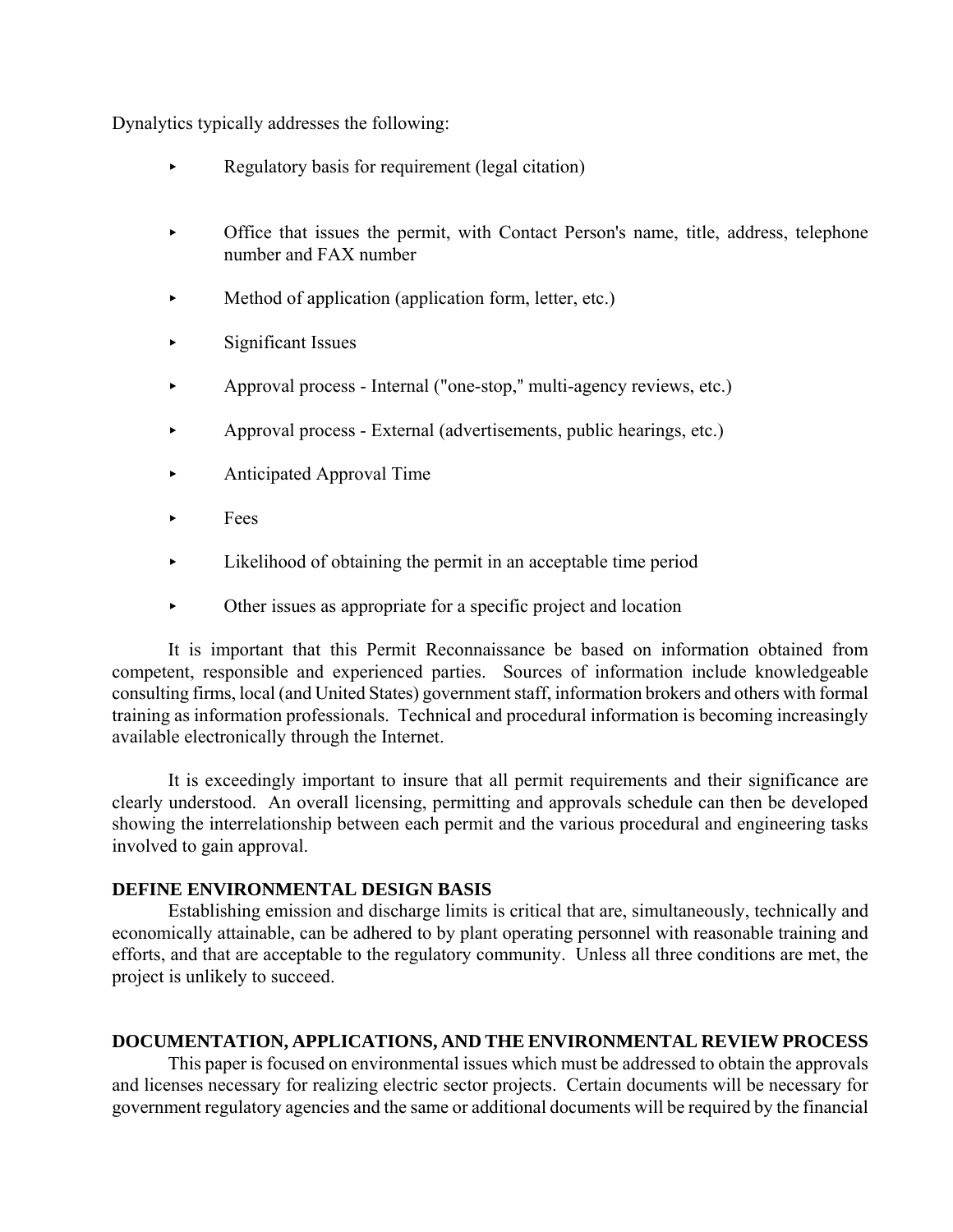institutions. A list of documents needed for financial closing will include the power purchase agreement, fuel supply and transportation agreements, the engineering-procurement-construction contract and the operating and maintenance agreement. Other necessary documents include engineers' reports and various approvals and licenses as well as any environmental land use approvals or licenses or environmental reports.

### **OBSTACLES TO OBTAINING ENVIRONMENTAL PERMITS**

Environmental permits may be difficult to secure for a variety of reasons. Dynalytics places the difficulties in four categories: serious environmental problems exist; there is local or governmental opposition; applications have not been carefully prepared; the Regulatory Staff is insecure. These will be discussed in turn.

### *Serious Environmental Problems Exist*

Dynalytics' direct experience with many regulatory agencies and many Western companies indicate that virtually all Western developers accept their responsibility to protect the environment and, when presented with a situation that is objectively untenable, will modify the proposed plant design, operation or location. In addition to the philosophic and moral issues, the Project Development process is simply too lengthy and expensive for problematic projects. They will drop these and another selected from the many more attractive opportunities existing throughout the world.

## *Local or Governmental Opposition*

Local or governmental opposition presents the developer with an extremely difficult dilemma since objections are often couched in environmental terms. The nature of the objections must be analyzed and a decision made about whether or not they might be overcome in a reasonable time. Objections are usually site-specific, including perceived damage to the environment, aesthetics or existing business interests. A sophisticated Public Relations company can help with gathering and interpreting public opinion data, and establishing a sensible course of action. Applications will, as a practical matter, not be submitted for truly objectionable projects.

#### *Incompleteness*

Most reviewing agencies have experienced competent staff. They, moreover, are willing to commission independent experts to assess controversial situations, or to provide specialized expertise. Environmental documents will *always* be reviewed with respect to the following.

*PROJECT DESCRIPTION:* Major equipment selected and operating scenarios, such as part-load profiles, plans for handling gas curtailments, types and compositions of fuels, delivery methods and storage scenario with amounts of fuels to be stored and emergency precautions related to containment and treatment of oil spills, method of cooling/condensing and noise mitigation measures

*SITE:* Description of the site including its location, proximity to wetlands/forest or other conservation areas and flood-plains (if appropriate), land use/zoning requirements, base-line air, water and soil pollutant levels, and noise data

*AIR:* Quantities and emission rates for air pollutants for various realistic operating scenarios, types of control equipment, guaranteed emission rates, predicted ground-level concentrations and comparisons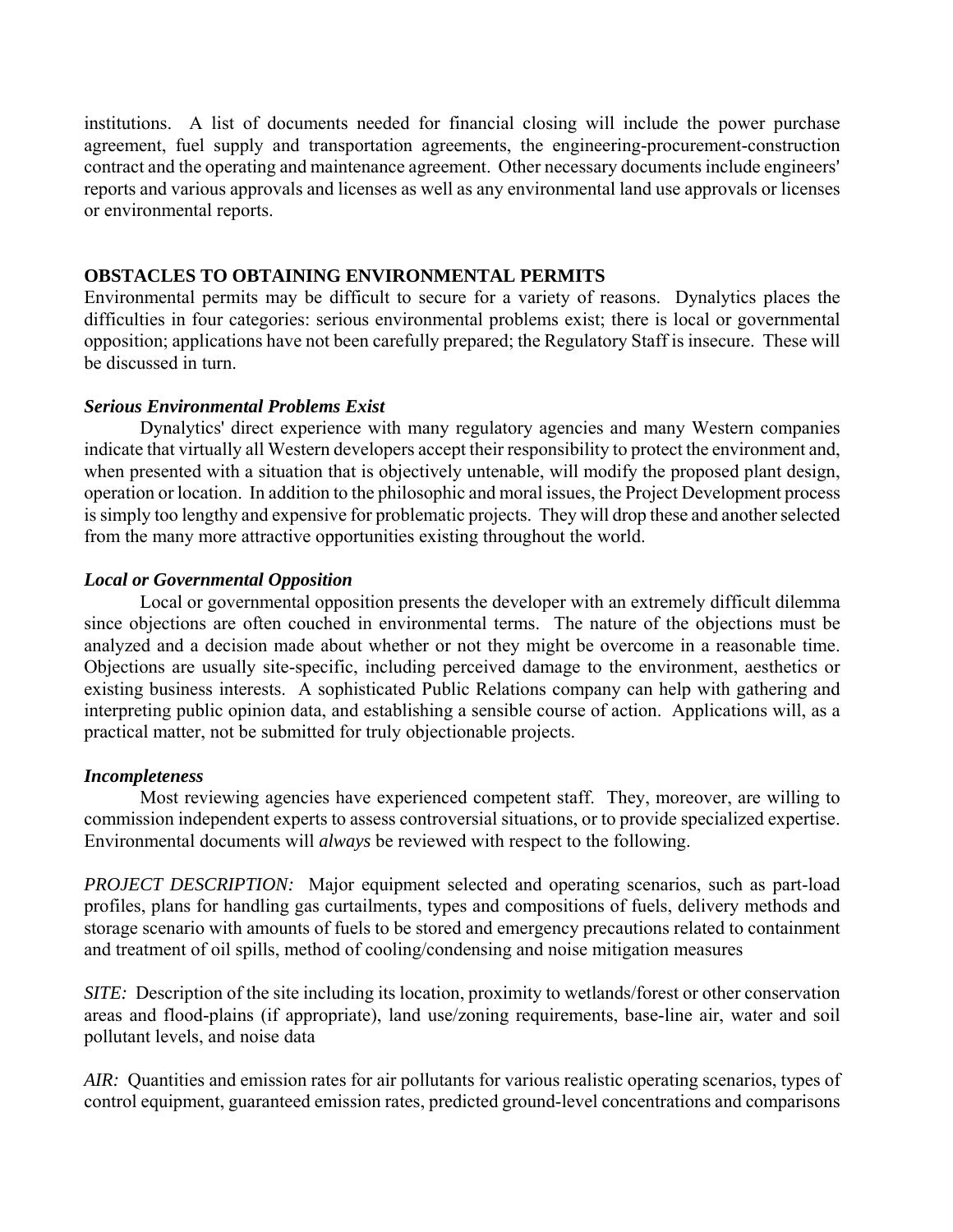with established criteria

*WATER:* Quantity and source of water, method of treatment, waste-water discharge quantities, compositions, temperatures and disposal methods, and effects on the environment

*SOLID WASTE:* Characterization of solid and hazardous wastes, disposal methods, and effects on the environment.

*NOISE:* Ambient noise levels resulting from operation, during daytime/nighttime hours at the site boundary and at any sensitive receptors

*POSSIBLE ALTERNATIVES:* A brief discussion of alternative fuels, sites and technologies to establish the reason for the proposed selection

*COST / BENEFIT ANALYSIS:* A brief discussion of alternate pollution control technologies, with reasons presented for the options being proposed.

# *Inconsistencies in Environmental Analysis*

Many documents are required in the development of a project including environmental permits, fuel supply/transportation agreements, power purchase agreements and the Engineering-Procurement-Construction (EPC) contract (6). It is important that the project descriptions and quantitative information presented be consistent. This is a difficult feat as each document may be prepared during a different phase and the operating scenarios or equipment, selection and size may change from one time period to another. Following are some specific examples of items which need attention to consistency.

# **a. Between the Power Purchase Agreement, the Fuel Supply/Transportation Agreement and the EPC Contract**

- < Fuel analysis
- < Handling of gas curtailments
- Consistency with design capacity and load factors

# **b. Between the Power Purchase Agreement and the Thermal Sales Agreement**

- < Consistency of fuel usage with design capacity/load factor
- < Consistency of water usage, discharge rates and characterization with design capacity and load factor

# **c. Within the EPC Contract**

- Stack height  $&$  diameter, building dimensions
- < Emission levels and equipment specifications
- < Water usage and discharge details
- $\triangleright$  Noise levels

# *Insecure Regulatory Staff*

The Regulatory Staff, in many countries, has an excellent technical education and often been exposed to a wide variety of operating plants. They, however, very often see no advantage to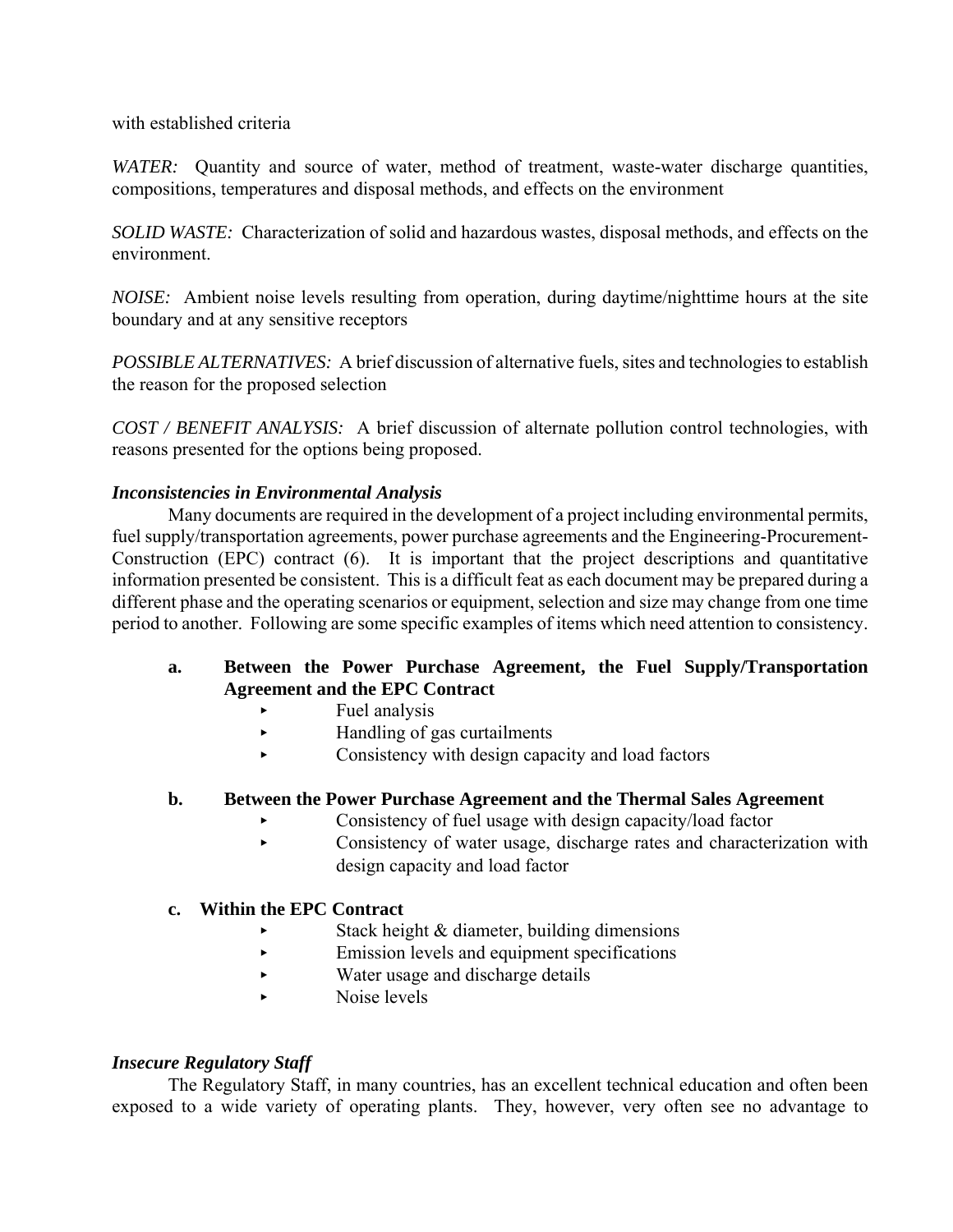recommending acceptance of a developer's position and approving an application for a permit. They, in fact, worry about being associated with any controversy that may arise, particularly with high-profile projects. They view any positive decision as a severely career-threatening step.

An insecure staff member takes two defensive positions.

- *+ Makes unending requests "We need additional information; We need additional information; We need additional information; We need additional information . . . "*
- *+ Focuses on procedural matters "We have a new form; The form was not filled out properly; The form was not filled out completely; The form was not properly certified; The form was not properly delivered; The form does not have all the required attachments; The form . . . "*

**Dynalytics' experience throughout the world indicates that staff insecurity is the most common problem, and by far the largest cause of delays in securing permits.** It may be alleviated by devoting a great deal of time to educating regulatory staff, and being careful to include senior-level agency members in the process.

#### **PROJECT MODIFICATIONS**

An experienced environmental consulting firm should be involved early in the siting and design process to maximize the chance of successfully receiving all required permits, licenses and approvals. They can offer viewpoints concerning the choice of locations which would pose the least environmental impact, pollution limits that will be acceptable, and many intangible and subjective factors that affect project viability. If severely they can avoid negative impacts in the planning stage, they will avoid costly changes or future community opposition.

A major issue which leads to delays and drives up the environmental costs of the project is the number of changes in operating or siting scenarios that must be evaluated. Early inclusion of environmental permitting experts can help avoid repeated modeling scenarios and report rewrites.

#### **POST-CONSTRUCTION REQUIREMENTS**

The host country may or may not have follow-up requirements to keep facilities in compliance with the requirements of their permits. These would include:

## *Permit Restrictions*

Permits may be issued with conditions such as restrictions on the number of hours a plant may operate using a certain type of fuel, or the quantity of a particular fuel used per year, or times when they do not allow truck deliveries.

#### *Monitoring and Record-keeping*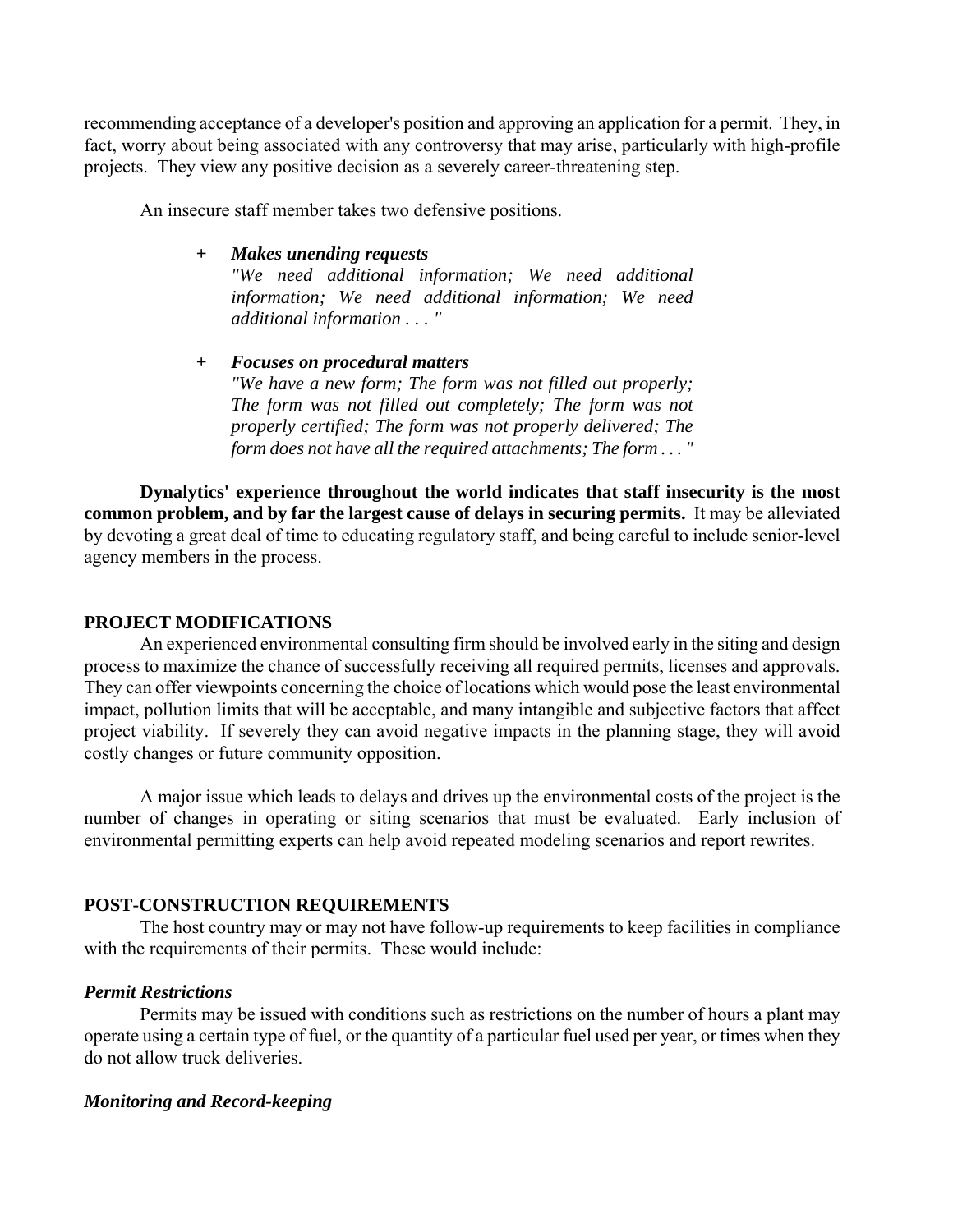Monitoring requirements for air and water vary widely from country to country. Record-keeping and proper operations of equipment may be a problem if local personnel operate the plant without proper training or experience.

#### *Enforcement*

Unfortunately, even if countries have established standards, appropriate environmental regulations are often not in place. Enforcement is generally weak and poorly funded. Existing facilities, particularly if government-owned, are very often not held to strict criteria that appear in written regulations. In many countries there are no mechanisms, monetary resources, technical skills or political will-power to enforce regulations, eliminate duplication of responsibility, and establish clear lines of authority. Environmental protection is often a low priority factor, as they concentrate concern on more immediately pressing social problems. **Those developing new projects must not, however, assume they will be treated in the same lax manner.**

# **VIII TRENDS**

#### **Governmental**

Governments are increasingly having to respond to concerns about the environmental consequences of existing energy development strategies. As nations see the negative effects of unregulated pollution on their populations and their resources, they are beginning to adopt strict regulations to abate pollution. The problem is often not the fact that regulations are not in place, but that enforcement is not practiced because of manpower and economic constraints. In areas where local governments have not taken the initiative to create regulations, other entities, such as multilateral lending institutions, impose their standards. It is, moreover, now unusual for a country's energy officials to act autonomously, even within the energy sector. Structural reforms have been brought about in many countries by deregulation, financing needs and consumer pressure. There is also a sharp increase in global and transnational agreements to decrease the dangers associated with the greenhouse effect and acid rain, issues which go beyond the jurisdiction of a single country.

*Overseas Private Investment Corporation (OPIC)* is now claiming that the Foreign Assistance Act of 1991 imposes a duty to see that projects it insures do not "pose unreasonable or major environmental hazards to, or cause degradation of the tropical forests." They are now insisting on broad environmental covenants, including that project activities will comply in all material aspects with World Bank thermal power plant guidelines. This will be difficult to interpret since the guidelines are, inevitably, not absolutely specific in all details.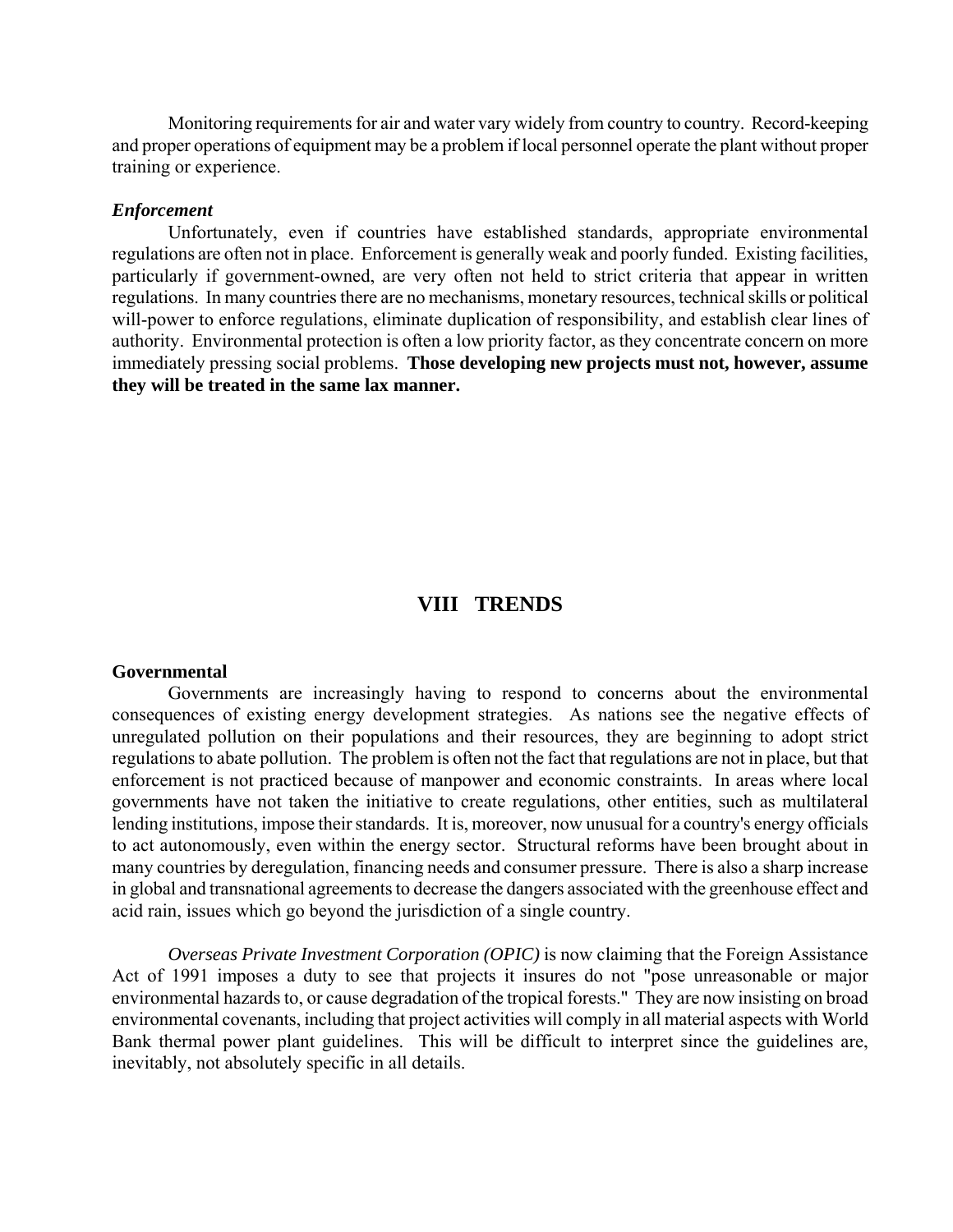#### **Financial Community**

Banks have progressed from the reactive approach of solving environmental problems as they arose to a proactive approach. The latter identify and anticipate problems by examining proposed projects from both economic and social points of view, and are evaluating plans in an ever increasingly comprehensive manner. They are focusing on economic and environmental sustainability and citizen input. Orientation has shifted toward stronger policies and sharper focus on project quality. Also, impacts far beyond the immediate project site are considered. No longer are just local impacts assessed, but they also include global issues such as global warming and greenhouse effects.

In practice, consumers, utilities and public interest groups and governments participate to greater or lesser extent while deciding the acceptability of new energy projects. Each group frequently has its own technical and legal experts to deal with multiple criteria involving economic efficiency and social issues, including environmental concerns. This leads to a variety of environmental targets, data formats, application and review procedures for each project depending on the country, the regional location and the financial institutions involved. Local groups, throughout the world, are becoming more knowledgeable, more vocal, and exerting increasing influence on project development.

## **Litigation**

Extensive and intensive litigation of almost any issue had been a practice unique to the United States. Importantly, the World Bank now has instituted an appeals process by which intervenors can "litigate" projects on environmental grounds thus delaying or even stopping them. They have established an independent Inspection Panel that will review controversial issues and make recommendations. Dynalytics expects all other multilateral lenders to follow suit.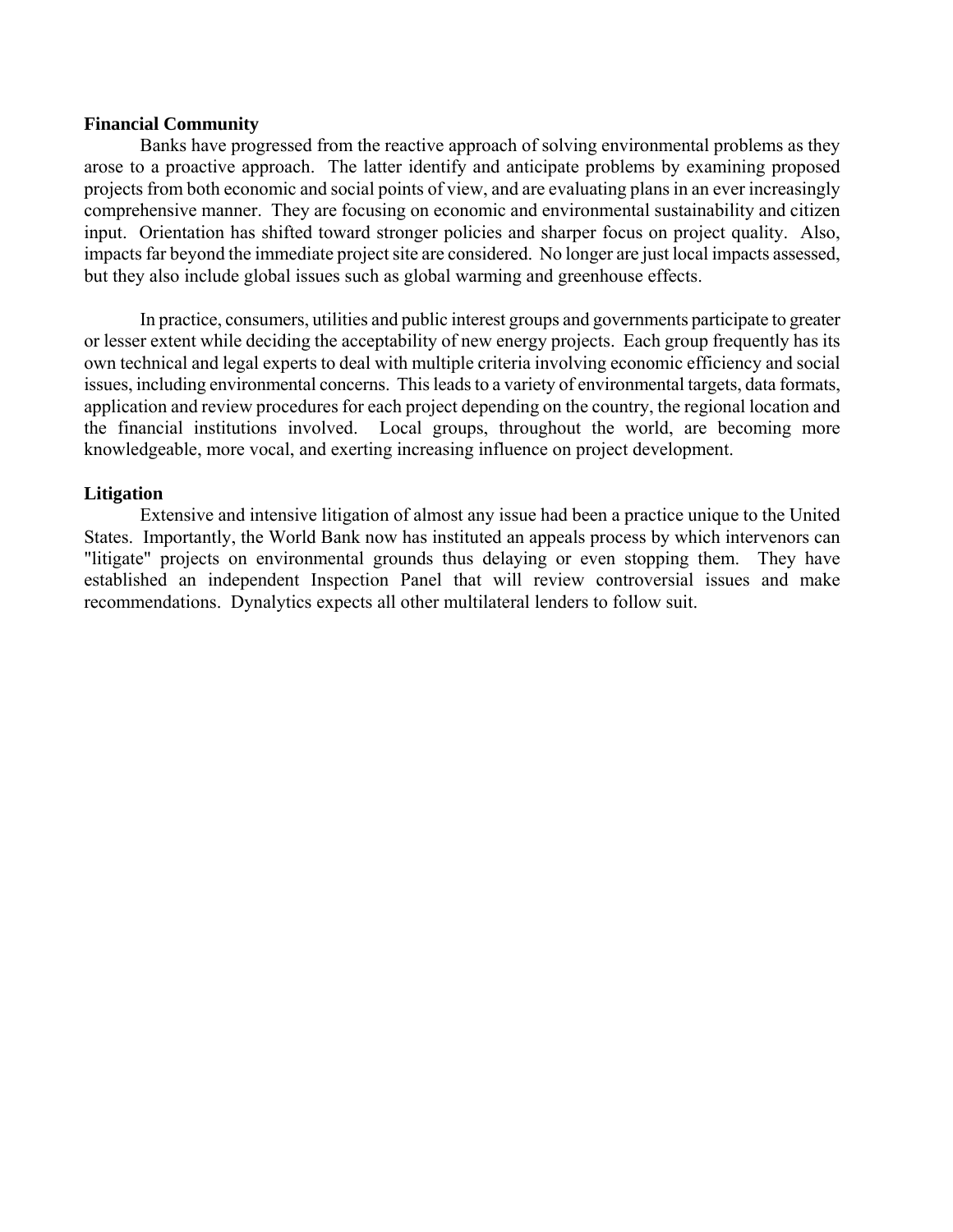# **IX REFERENCES**

- 1. Asian Development Bank. ELC Handbook; Checklists, commentary, drafting guide and samples for use in drafting environmental loan covenants. Manila, Asian Development Bank, 1993.
- 2. Asian Development Bank. Incorporating the UNCED [United Nations Conference on Environment and Development] Agenda in the Bank's Strategic Planning Process. Manila, Asian Development Bank, 1993.
- 3. Asian Development Bank. Integrated Energy-Environment Planning. Manila, Asian Development Bank, 1992.
- 4. Asian Development Bank, Office of the Environment. Environmental Guidelines for Selected Industrial and Power Development Projects. Manila, Asian Development Bank, 1993.
- 5. Asian Development Bank, Environment Division, Office of Environment and Social Development. Integrating Environmental Aspects of Development into Bank Operations. Manila, Asian Development Bank, nd.
- 6. Cordukes, P., editor. Submission and Evaluation of Proposals for Private Power Generation Projects in Developing Countries, *World Bank Discussion Paper 250*. Washington, D.C., The International Bank for Reconstruction and Development / The World Bank, 1994.
- 7. Council of The European Union. Common Position (EC) No. 5/96, with a view to adopting Council Directive 96/.../EC on ambient air quality assessment and management. Official Journal of the European Communities, No. C 59/24, February 28, 1996.
- 8. Council of The European Union. Common Position (EC) No. 9/96, with a view to adopting Council Directive 96/.../EC concerning integrated pollution prevention and control. Official Journal of the European Communities, No. C 87/8, March 25, 1996.
- 9. European Bank for Reconstruction and Development. Environmental Policy. London, European Bank for Reconstruction and Development, 1992.
- 10. European Bank for Reconstruction and Development. Environmental Procedures: Guidance Document. London, European Bank for Reconstruction and Development, 1992.
- 11. Hanna, S. and M. Munasinghe, editors. Property Rights and the Environment : Social and Ecological Issues. Washington, D.C., The Beijer International Institute of Ecological Economics and The World Bank, The International Bank for Reconstruction and Development / The World Bank, 1995.
- 12. Munasinghe, M. and W. Cruz. Economywide Policies and the Environment : Lessons from Experience, *World Bank Environmental paper; no. 10*. Washington, D.C., The International Bank for Reconstruction and Development / The World Bank, U.S.A., 1995.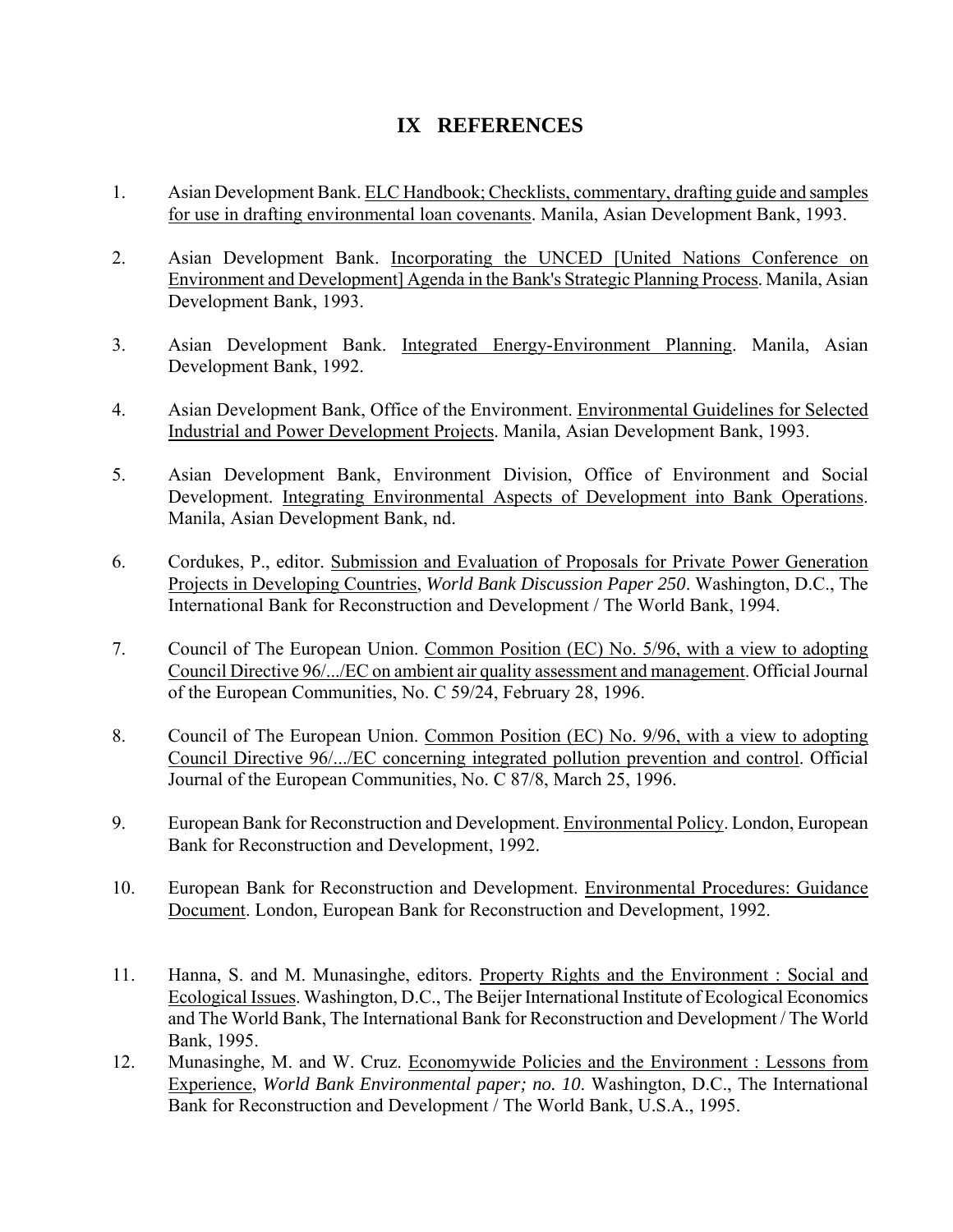- 13. Tavoulareas, E. and J-P. Charpentier. Clean Coal Technologies for Developing Countries, *World Bank Technical Paper Number 286, Energy Series*. Washington, D.C., The International Bank for Reconstruction and Development / The World Bank, U.S.A., 1995.
- 14. United States Government. Code of Federal Regulations: protection of environment; title 40 part 52 \$52.21. Washington, D.C., Office of the Federal Register, National Archives and Records Administration, July 1, 1994.
- 15. United States Government. Code of Federal Regulations: protection of environment; title 40 part 52 \$52.24. Washington, D.C., Office of the Federal Register, National Archives and Records Administration, July 1, 1994.
- 16. United States Government. Code of Federal Regulations: protection of environment; title 40 part 131 §131.36. Washington, D.C., Office of the Federal Register, National Archives and Records Administration, August 1, 1995.
- 17. Wijetilleke. L. and S.A.R Karunaratne. Air Quality Management: considerations for developing countries, *World Bank Technical Paper Number 278: Energy Series*. Washington, D.C., The International Bank for Reconstruction and Development / The World Bank, 1995.
- 18. World Bank. The World Bank's Role in the Electric Power Sector; policies for effective institutional, regulatory and financial reform, A World Bank policy paper. Washington, D.C., The International Bank for Reconstruction and Development / The World Bank, 1993.
- 19. World Bank, Economic Development Institute. The Economic Appraisal of Environmental Projects and Policies; A practical guide. Paris, Organization for Economic Co-operation and Development, 1995.
- 20. World Bank, Environment Department. Environmental Assessment Source book, Volume I, Policies, Procedures, and Cross-Sectoral Issues, *Technical Paper Number 139*. Washington, D.C., The International Bank for Reconstruction and Development / The World Bank, 1991.
- 21. World Bank, Environment Department. Environmental Assessment Source book, Volume II, Sectoral Guidelines, *Technical Paper Number 140*. Washington, D.C., The International Bank for Reconstruction and Development / The World Bank, 1991.
- 22. World Bank, Environment Department. Environmental Assessment Source book, Volume III, Guidelines for Environmental Assessment of Energy and Industry Projects, *Technical Paper Number 154*. Washington, D.C., The International Bank for Reconstruction and Development / The World Bank, 1991.
- 23. World Bank, Environment Department, in collaboration with United Nations Industrial